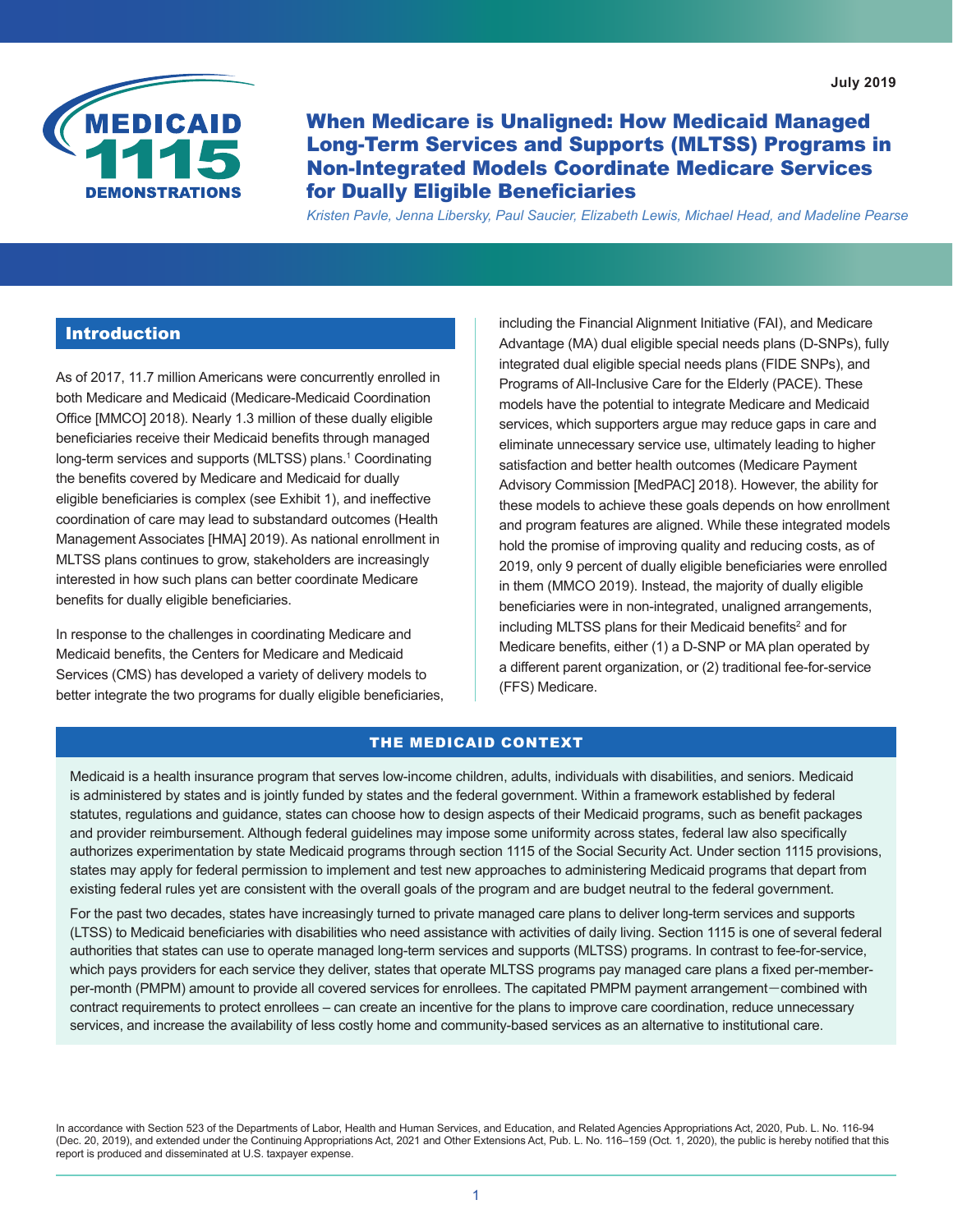#### <span id="page-1-0"></span>Exhibit 1. How Medicare and Medicaid support dually eligible beneficiaries

Medicare and Medicaid are distinct programs created to serve different purposes. For beneficiaries concurrently enrolled in both programs, also known as dual eligibles, each program covers only a portion of a beneficiary's full array of services. Medicare is the primary payer, providing coverage for primary and acute care, prescription drugs, and post-acute care. Medicaid covers additional services, such as supplemental medical equipment, long-term services and supports (LTSS), and behavioral health. Medicaid also provides qualifying dually eligible beneficiaries with support in paying Medicare premiums and cost-sharing (Libersky et al. 2017). Among Medicaid services, LTSS is the most costly, accounting for about 80 percent of Medicaid spending on dually eligible beneficiaries who are elderly or who have a disability (Medicare Payment Advisory Commission [MedPAC] 2018).

This brief describes how MLTSS plans in three states—Florida, Kansas, and Wisconsin—coordinate care for dually eligible beneficiaries through non-integrated arrangements in which Medicaid and Medicare enrollment are unaligned.[3](#page-12-0) The brief begins by comparing features—including the degree of alignment—between integrated and non-integrated delivery models, then compares care coordination requirements for all MLTSS plans in the three study states. The brief then describes how MLTSS plans coordinate care for dually eligible beneficiaries whose enrollment in Medicare is unaligned at several key stages: (1) initial enrollment, (2) assessment and care planning, and (3) ongoing care coordination including care transitions between hospitals, institutions, and the community. The brief concludes by describing how its findings can inform evaluations of MLTSS programs, including the national evaluation of MLTSS programs currently underway.

## Comparison of Delivery Models Using Aligned Versus Unaligned Enrollment in Medicare and Medicaid

Models of care for dually eligible beneficiaries vary in their approaches to care coordination, including how they align enrollment, integrate benefits, and coordinate care across Medicare and Medicaid (see Table 1). From the least amount of integration to the most, models in which LTSS is delivered under a capitated arrangement include but are not limited to:[4](#page-12-0)

• MLTSS + unaligned D-SNP, MA plan, or original **Medicare coverage.** In this model, dually eligible beneficiaries receive Medicaid LTSS through an MLTSS plan, and Medicare acute and primary care services through either (1) a D-SNP operated by a different parent organization than the MLTSS plan,  $(2)$  an MA plan, $5$  or  $(3)$  original FFS Medicare. In this arrangement, states maintain separate contracts with the MLTSS and D-SNP plans. Though all contracts with D-SNPs must include eight minimum requirements related to coordination with Medicaid,<sup>6</sup> the degree to which states go above and beyond those requirements varies (Verdier et al. 2016). In unaligned arrangements, assessments and care coordination teams for Medicare and Medicaid remain separate and potentially duplicative.

• MLTSS + aligned D-SNP.<sup>[7,8](#page-12-0)</sup> For this model, dually eligible beneficiaries enroll in an MLTSS plan for Medicaid LTSS and a D-SNP operated by the same parent organization as the MLTSS plan. States can create the foundation for aligned enrollment by requiring some or all of their contracted MLTSS plans and/or D-SNPs to operate "companion" plans in the same geographic area and cover the same dually eligible populations (Verdier et al. 2016). States can also require integration of the assessment and/or care coordination teams (HMA 2019), but generally integration is low (MedPAC 2018). However, CMS recently finalized updated criteria designed to increase the integration of Medicare and Medicaid through D-SNPs (see Exhibit 2).

#### Exhibit 2. New requirements for D-SNPs

Starting in contract year 2021, D-SNPs will be required to meet new integration criteria by (1) contracting with the state Medicaid agency to provide and coordinate LTSS, behavioral health or both; or (2) notifying the state Medicaid agency (or its designee) when certain high-risk full-benefit dually eligible enrollees have a hospital or skilled nursing facility admission. The state Medicaid agency must establish the timeframe(s) and method(s) by which notice is provided (42 CFR 422.107). For more information on the changes for D-SNPs, see the 2020 Medicare Advantage and Part D Flexibility Final Rule, available at: [https://federalregister.gov/d/2019-06822.](https://federalregister.gov/d/2019-06822)

• FIDE SNP. Created by the Affordable Care Act in 2010, dually eligible beneficiaries enrolled in FIDE SNPs often receive their Medicare benefits, as well as at least some Medicaid benefits, from the plan. All FIDE SNPs must cover at least some LTSS (180 days of nursing facility care), and "substantially all" Medicaid services, but states may choose to carve certain Medicaid services out of their contracts with FIDE SNPs (for example, certain acute care, behavioral health, and/or LTSS benefits).[9](#page-13-0) States may use a single FIDE SNP contract to define all services to be covered by the FIDE SNP, or they may execute separate contracts with FIDE SNPs and affiliated MLTSS plans. States may use a single, integrated enrollment process to enroll beneficiaries into FIDE SNPs for both Medicare and Medicaid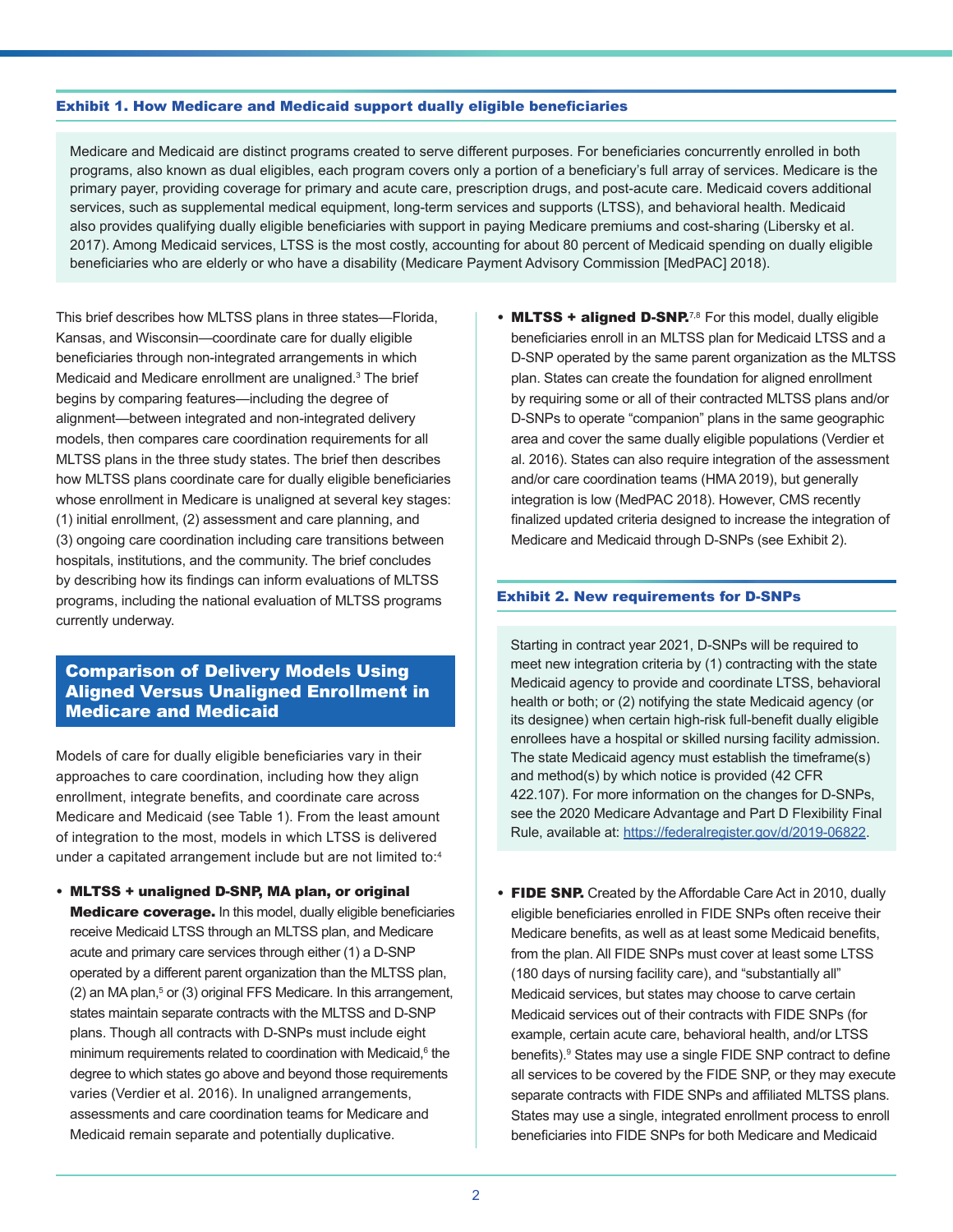<span id="page-2-0"></span>benefits, or enrollment may remain separate for the two programs, requiring beneficiaries to enroll first in a FIDE SNP for their Medicare benefits, then into an affiliated MLTSS plan. FIDE SNPs also have the option to coordinate the Medicare and Medicaid assessment processes or use separate assessments (Gibbs and Kruse 2016).

• FAI capitated demonstration. Under this federal demonstration, dually eligible beneficiaries enroll in a single Medicare-Medicaid Plan (MMP) to receive both Medicare and Medicaid benefits, the requirements of which are defined in a three-way contract between CMS, the state, and the plan (CMS 2019). MMP enrollment (for both Medicare and Medicaid benefits) is always aligned, and the process of enrolling is conducted through a single entity, typically an Enrollment Broker contracted by the state. MMPs are the most integrated form of Medicare-Medicaid coverage (with the exception of PACE), as

they must cover all Medicare and Medicaid primary and acute care benefits, prescription drugs, behavioral health, and LTSS. In addition to covering all Medicare and Medicaid benefits<sup>[10](#page-13-0)</sup>, MMPs are required to integrate Medicare and Medicaid assessments and care coordination teams – a step that is optional in FIDE SNPs (HMA 2019).

• PACE. Established by the Balanced Budget Act of 1997, PACE is a fully integrated Medicare program and Medicaid state plan option for people who are 55 years of age or older, require a nursing home level of care, and live in a PACE service area. PACE programs cover all medically necessary care, primarily in an adult day health setting, but in-home and referral services may also be available. PACE providers enter into three-way provider agreements with CMS and the state, and they receive integrated financing that allows them to pool payments received from public and private programs and individuals (CMS 2017).

#### Table 1. Key features of unaligned and aligned Medicare and Medicaid models of care

| <b>Feature</b>                                                                                    | <b>MLTSS+</b><br>unaligned D-SNP/<br>original Medicare                        | <b>MLTSS + aligned</b><br><b>D-SNP</b>                                                                                                                                                                  | <b>FIDE SNP</b>                                                                                                                                                                                                                                               | <b>FAI capitated</b><br>demonstration                                                                                                 | <b>PACE</b>                                                                                                   |
|---------------------------------------------------------------------------------------------------|-------------------------------------------------------------------------------|---------------------------------------------------------------------------------------------------------------------------------------------------------------------------------------------------------|---------------------------------------------------------------------------------------------------------------------------------------------------------------------------------------------------------------------------------------------------------------|---------------------------------------------------------------------------------------------------------------------------------------|---------------------------------------------------------------------------------------------------------------|
| <b>Medicare and Medicaid</b><br>benefits through a<br>single contract                             | No (separate<br>Medicare<br>and Medicaid<br>contracts)                        | No (separate Medicare<br>and Medicaid<br>contracts)                                                                                                                                                     | No (separate Medicare and<br>Medicaid contracts)                                                                                                                                                                                                              | Yes (single three-<br>way contract with<br>CMS and state)                                                                             | Yes (single three-way<br>provider agreement<br>with CMS and the<br>state)                                     |
| One parent<br>organization covers<br><b>Medicare and Medicaid</b><br>benefits                     | No                                                                            | Maybe                                                                                                                                                                                                   | Maybe                                                                                                                                                                                                                                                         | Yes                                                                                                                                   | Yes (plus medically<br>necessary care not<br>covered by Medicare or<br>Medicaid)                              |
| <b>Medicaid and Medicare</b><br>enrollment is aligned<br>initially and long-term                  | No (Medicare<br>and Medicaid<br>enrollment<br>processes are<br>separate $)^a$ | Maybe (may use an<br>integrated enrollment<br>process in which<br>D-SNP enrollment<br>triggers automatic<br>enrollment in a<br>companion MLTSS<br>plan through the same<br>parent company) <sup>b</sup> | Maybe (state may contract<br>with FIDE SNP to cover<br>all LTSS benefits or use<br>an integrated enrollment<br>process in which D-SNP<br>enrollment triggers automatic<br>enrollment in a companion<br>MLTSS plan through the<br>same parent company) $\circ$ | Yes (as long as<br>a beneficiary<br>remains enrolled<br>in an MMP, their<br><b>MLTSS</b> coverage<br>will be provided<br>by that MMP) | Yes (enrollees receive<br>all Medicare and<br>Medicaid benefits.<br>including LTSS, from<br>the PACE program) |
| <b>Integrated Medicare and</b><br><b>Medicaid assessment</b><br>required                          | <b>No</b>                                                                     | Maybe (states can<br>require integrated<br>assessment)                                                                                                                                                  | Maybe (assessment must<br>be coordinated, but states<br>can require integrated<br>assessment)                                                                                                                                                                 | Yes                                                                                                                                   | Yes                                                                                                           |
| <b>Medicare and Medicaid</b><br><b>Interdisciplinary Care</b><br>Team (ICT) <sup>d</sup> required | No                                                                            | Maybe (states can<br>require ICTs)                                                                                                                                                                      | Maybe (states can require<br>that ICTs include Medicaid<br>providers)                                                                                                                                                                                         | Yes                                                                                                                                   | Yes                                                                                                           |

**Source:** Gibbs and Kruse 2016, MedPAC 2018, Weir Lakhmani and Kruse 2018.

**Note:** CMS = Centers for Medicare and Medicaid Services; D-SNP = dually eligible special needs plans; FAI = Financial Alignment Initiative; FIDE = fully integrated dually eligible; ICT = interdisciplinary care team; MLTSS = managed long-term services and supports; MMP = Medicare-Medicaid Plan.

a In MLTSS + unaligned D-SNPs or original Medicare, misaligned enrollments occur because beneficiary enrollment in FFS Medicare or a D-SNP with no affiliated MLTSS plan inherently results in MLTSS plan enrollment that cannot be aligned with Medicare enrollment.

**bIn MLTSS + aligned D-SNPs, enrollment could still become misaligned if the beneficiary changes their Medicare plan enrollment and the state has not established processes** to ensure that such changes automatically trigger a corresponding change in MLTSS plan enrollment.

° In FIDE SNPs, enrollment could still become misaligned if the beneficiary changes their Medicare plan enrollment and the state has not established processes to ensure that such changes automatically trigger a corresponding change in MLTSS plan enrollment.

d Interdisciplinary care teams typically consist of the enrollee, providers, other support professionals, and family members and caregivers. These teams work collaboratively to develop and implement care plans to meet individuals' medical, behavioral, long-term services and supports, and social service needs. For more information see Barth et al. 2019, or Philip and Soper 2016.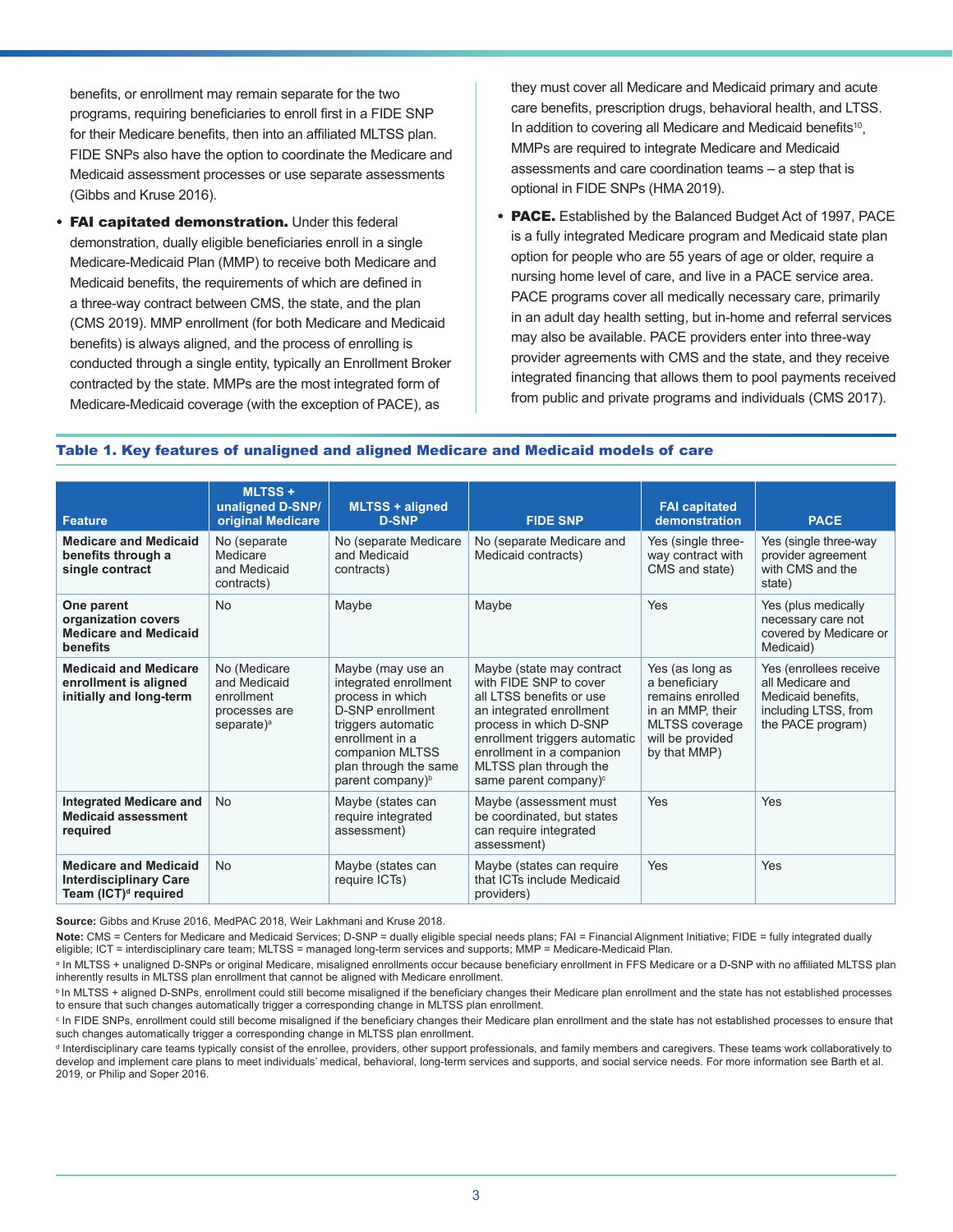# Overview of MLTSS Programs in the Three Study States

Like MLTSS programs nationwide, those in the three study states in this brief vary in the Medicaid program authorities used, covered benefits, populations served, and approaches to the coordination and level of integration of Medicare and Medicaid (see Table 2). These programs are similar in that they are all

statewide and serve full-benefit dually eligible beneficiaries. None of the programs require that the MLTSS plans offer companion D-SNPs; however, some of the MLTSS plans in each state choose to offer D-SNPs, resulting in some portion of MLTSS enrollees who were in aligned arrangements. Although our focus was on unaligned MLTSS arrangements, the state officials interviewed for this brief identified MLTSS plans that choose to offer D-SNPs as vehicles for improved coordination of Medicare and Medicaid dually eligible beneficiaries.

#### Table 2. MLTSS program features in three study states

| <b>MLTSS program features</b>                                         | <b>Florida</b>                                                                       | <b>Kansas</b>                                                                                          | <b>Wisconsin</b>                                                                                            |
|-----------------------------------------------------------------------|--------------------------------------------------------------------------------------|--------------------------------------------------------------------------------------------------------|-------------------------------------------------------------------------------------------------------------|
| Program name                                                          | Integrated Managed Medical<br>Assistance and<br>Long Term Care                       | KanCare                                                                                                | Family Care <sup>b</sup>                                                                                    |
| <b>Medicaid authority</b>                                             | 1915(b)/1915(c)                                                                      | 1115(a)/1915(c)                                                                                        | 1915(b)/1915(c)                                                                                             |
| <b>Start date</b>                                                     | $8/1/2013^a$                                                                         | 1/1/2013                                                                                               | 1/1/1999                                                                                                    |
| Statewide coverage                                                    | Yes                                                                                  | <b>Yes</b>                                                                                             | <b>Yes</b>                                                                                                  |
| Inclusion of full-benefit dually eligible beneficiaries               | Yes                                                                                  | Yes                                                                                                    | Yes                                                                                                         |
| <b>Covered Medicaid benefits</b>                                      | All plans cover physical,<br>behavioral health, and LTSS<br>(institutional and HCBS) | All plans cover physical,<br>behavioral health, and LTSS<br>(institutional and HCBS)                   | All plans cover LTSS only<br>(institutional and HCBS), and<br>related long-term care state<br>plan services |
| Level of care (LOC) required for enrollment                           | Institutional LOC                                                                    | Institutional LOC                                                                                      | Less than institutional LOC                                                                                 |
| <b>Included Medicaid populations</b>                                  | Older adults and adults with<br>physical disabilities                                | Older adults, adults with<br>physical disabilities, adults<br>with I/DD, children with<br>disabilities | Older adults, adults with<br>physical disabilities, adults<br>with I/DD                                     |
| Number and percent of MLTSS plans that offer<br>aligned D-SNP options | 7 of 8 (87.5%)                                                                       | 1 of $3(33%)$                                                                                          | 2 of 5 (40%)                                                                                                |

**Source:** Mathematica analysis of MLTSS plans contracting with each state relative to D-SNPs reported in the CMS Special Needs Plan Comprehensive Report Plan Data, April 2019.

**Note:** D-SNP = dually eligible special needs plans; HCBS = home and community based services; I/DD = intellectual/developmental disability; LOC = level of care; LTSS = long-term services and supports; MLTSS = managed long-term services and supports.

a Florida's MLTSS program recently transitioned from a limited benefit managed care program in which all participating plans covered only LTSS to a comprehensive program in which MLTSS plans cover Medicaid physical and behavioral health benefits for members who also receive LTSS. This transition began on December 1, 2018 and all plans were expected to complete the transition to a comprehensive plan no later than February 1, 2019. Our interviews with state officials and MLTSS plans occurred during the time of this transition.

<sup>ь</sup> Wisconsin also operates a Family Care Partnership program that uses FIDE SNPs. This brief focuses on unaligned arrangements; therefore, it does not explore care coordination in the Partnership program.

# How Unaligned MLTSS Plans Coordinate With Medicare During Eligibility Determination, Enrollment, Assessment and Care Planning, and Service Provision

In all MLTSS programs, before plans coordinate care, beneficiaries must qualify for Medicaid-covered LTSS, enroll in a plan, and receive person-centered assessments and care plans (see Figure 1). First, states, or their designated entities, review information to determine whether an individual is eligible to enroll in MLTSS. The entity that determines eligibility typically sends data files with information about eligible beneficiaries

to an enrollment broker, and the enrollment broker notifies the beneficiary of their eligibility for the program and helps the individual select a plan. That entity then sends information to the MLTSS plan to help process enrollment. The MLTSS plan then assigns a care coordinator who is responsible for (1) conducting an assessment of the enrollee's needs and developing a plan of care; (2) sharing that plan of care with relevant providers; and (3) working with providers, the enrollee, and his or her family to ensure that all needed services are obtained and not duplicated. The remainder of this section describes the care coordination for dually eligible beneficiaries that occurs after MLTSS program eligibility determination, enrollment, assessment, and care planning.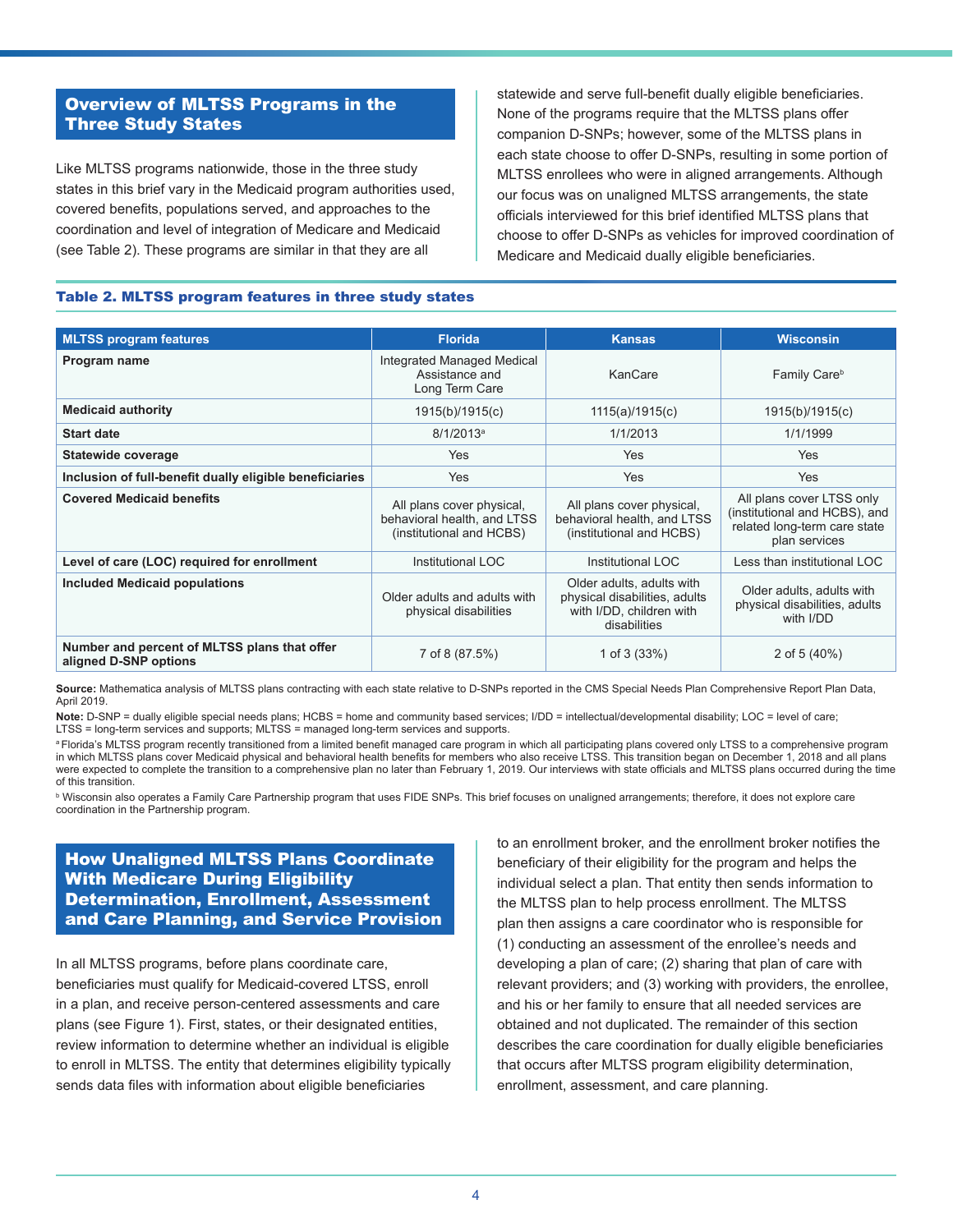<span id="page-4-0"></span>Figure 1. Example of coordination that occurs between MLTSS plans and Medicare during eligibility determination, enrollment, assessment and care planning, and service provision

| State/designated<br>entity determines<br>an individual's<br>eligibility for<br><b>MLTSS</b>                                                                                                                                                                                      | If eligible, the<br>individual<br>enrolls in an<br><b>MLTSS plan</b>                                                            | <b>MLTSS plan</b><br>assigns a care<br>coordinators to<br>the enrollee                                                                                                                                       | <b>Care coordinators</b><br>conduct a needs<br>assessment and<br>develops a plan<br>of care for the<br>enrollee                                                                                                                                                 | Care coordinators<br>share plan with<br><b>PCPs</b>                                         | Care coordinators<br>work with all<br>providers                                                                                                                                                                                                                                                               |
|----------------------------------------------------------------------------------------------------------------------------------------------------------------------------------------------------------------------------------------------------------------------------------|---------------------------------------------------------------------------------------------------------------------------------|--------------------------------------------------------------------------------------------------------------------------------------------------------------------------------------------------------------|-----------------------------------------------------------------------------------------------------------------------------------------------------------------------------------------------------------------------------------------------------------------|---------------------------------------------------------------------------------------------|---------------------------------------------------------------------------------------------------------------------------------------------------------------------------------------------------------------------------------------------------------------------------------------------------------------|
| • State/designated<br>entity collects<br>information to<br>determine<br>eligibility for<br>Medicaid, LTSS,<br>and managed<br><b>LTSS</b><br>• Information on<br>other insurance<br>coverage<br>(including)<br>Medicare) is also<br>collected from<br>beneficiaries<br>and/or CMS | • Plan receives 834<br>enrollment file<br>and Medicare<br>coverage<br>information from<br>the state or its<br>designated entity | • Skills of care<br>coordinator/<br>composition of<br>team depend on<br>beneficiary needs<br>• Medicare training<br>and expertise<br>helps care<br>coordinators<br>serve dually<br>eligible<br>beneficiaries | • At the in-person<br>assessment. care<br>coordinators<br>verify and update<br>information<br>collected upon<br>enrollment,<br>including<br>Medicare<br>coverage<br>• Care coordinator<br>creates or<br>updates the plan<br>of care in the<br><b>EHR</b> system | • Requirements for<br>the process of<br>sharing the care<br>plan with PCPs<br>vary by state | • Purpose of care<br>coordination is to<br>ensure all needed<br>service are<br>provided and not<br>duplicated<br>• Care coordinators<br>and providers<br>share information<br>in person, through<br>phone calls,<br>emails, and HIE<br>• Transitions across<br>care settings<br>require extra<br>coordination |

Note: CMS = Centers for Medicare and Medicaid Services; EHR = electronic health record; HIE = health information exchange; LTSS = long-term services and supports; MLTSS = managed long-term services and supports; PCP = primary care provider.

## Using Medicare coverage information to coordinate care

Understanding how dually eligible beneficiaries receive their Medicare coverage is important for MLTSS plans because Medicare is the primary payer for many benefits, and MLTSS plans must ensure they do not duplicate Medicare-covered services. MLTSS plans must coordinate with original Medicare and MA plans, not only to ensure proper and timely Medicare crossover payments, but also to learn what Medicare services a beneficiary is receiving (see Exhibit 3). In the three study states, Medicare enrollment information is shared by the states with the MLTSS plans through a standardized enrollment file, commonly referred to as the 834 file.<sup>11</sup> MLTSS plans share this Medicare enrollment information with beneficiaries' assigned care coordinators to enable them to communicate with the beneficiaries' Medicare plans (when beneficiaries are enrolled

in MA plans), so that they can understand the array of services and providers that an enrollee uses. One plan interviewed for this brief cross-walks enrollment information from the 834 files directly into the plan's electronic health record (EHR) system in order to ensure that care coordinators have access to timely information.

Respondents from states and MLTSS plans reported that Medicare coverage information is gleaned from both CMS (for example, through Medicare crossover claims) and the dually eligible beneficiary. However, the information is often incomplete or not shared in a timely way. If an MLTSS plan does not have timely data on a beneficiary's Medicare enrollment, obtaining timely data about service use, like hospitalizations, is considerably more difficult (see "How Unaligned MLTSS Plans Coordinate with Medicare During Transitions of Care" starting on page 8).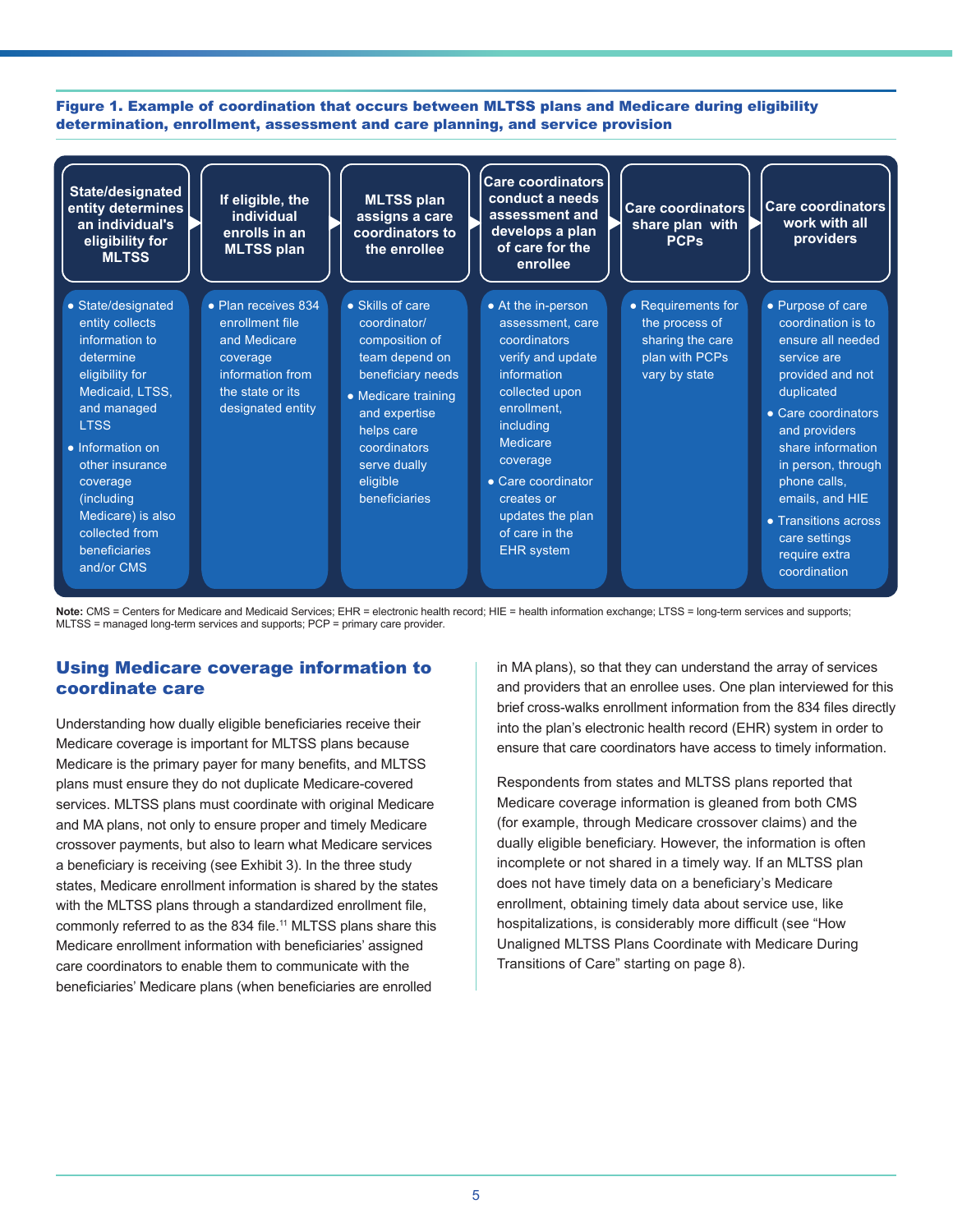#### Exhibit 3. Medicare crossover claims

**About crossover claims:** For low-income dually eligible beneficiaries enrolled in FFS Medicare Savings Programs (MSPs), Medicaid pays the beneficiary's Medicare premiums, deductibles, and coinsurance. For Medicare-covered services provided to dually eligible beneficiaries enrolled in MSPs, providers first submit claims to Medicare for payment, and then the claim automatically "crosses over" to Medicaid for payment of deductibles and cost-sharing amounts. These claims are referred to as "crossover claims." This crossover process is governed by a state contract with Medicare called the Coordination of Benefits Agreement (COBA), which only applies to FFS Medicare; there is no crossover process for Medicare Advantage. States can pay these claims directly or delegate the crossover claim payment responsibility to MLTSS plans. In states that delegate payment, plans must also enter into a COBA with Medicare as required by 42 CFR 438.3(t).

All three study states include Medicare cost-sharing in the capitation rates for unaligned MLTSS plans that serve beneficiaries in FFS Medicare, and require the plan to pay the crossover claims directly to providers. Across the study states, unaligned MLTSS plans reported that the crossover claim data may contain useful information about the services a dually eligible enrollee receives and their providers so long as they are enrolled in FFS Medicare. This information is shared with the care coordination team to document in the EHR and, as necessary, to identify Medicare providers to work directly with to address a beneficiary's unmet needs.

**Resources for states:** All states participate in the Medicare Modernization Act (MMA) File exchange (after the Medicare Prescription Drug Improvement and Modernization Act of 2003, also known as the "State Phasedown File exchange"), and have access to the accompanying ad-hoc Territory Beneficiary Query (TBQ) File. Both the MMA File and the TBQ File offer states access to real-time Medicare eligibility and enrollment data. Additionally, CMS makes available a wide array of Medicare eligibility, enrollment, claims, and assessments data to states for care coordination of dually eligible beneficiaries; as of June 2019, 29 states are receiving Medicare data. As part of the available data, states can request a timely, expanded COBA file for the purposes of coordinating care among Medicare FFS enrollees. More information on state access to Medicare data, as well as the MMA exchange and TBQ File, is available at: [https://www.cms.gov/Medicare-Medicaid-Coordination/Medicare-and-Medicaid-](https://www.cms.gov/Medicare-Medicaid-Coordination/Medicare-and-Medicaid-Coordination/Medicare-Medicaid-Coordination-Office/DataStatisticalResources/Data-and-Statistical-Resources.html)[Coordination/Medicare-Medicaid-Coordination-Office/DataStatisticalResources/Data-and-Statistical-Resources.html](https://www.cms.gov/Medicare-Medicaid-Coordination/Medicare-and-Medicaid-Coordination/Medicare-Medicaid-Coordination-Office/DataStatisticalResources/Data-and-Statistical-Resources.html).

#### Staff and training to support care coordination

#### Composition of the MLTSS care coordination team.

In most MLTSS plans, the care coordination team is comprised of various professionals. Care coordinators are often nurses or social workers who either work for the MLTSS plan directly (an in-house model) or for a delegated entity. Beneficiaries with greater medical needs are usually assigned to a nurse care coordinator, and those with LTSS and other social needs are assigned to a social work care coordinator (Saucier and Burwell 2015). MLTSS plans, or their delegated entities, may also employ specialized care coordination staff, such as behavioral health specialists to provide expertise to assigned care coordinators as needed or directly coordinate care for enrollees with behavioral health needs (Saucier and Burwell 2015). These individuals work together as part of the care coordination team and support enrollee needs through shared record keeping and regular consultation.

In all three study states, unaligned MLTSS plans more often assign nurse care coordinators to dually eligible beneficiaries in order to communicate with Medicare providers covering their beneficiaries' medical services. The social work care coordinator is more often involved with communicating with Medicaid providers who are providing LTSS, such as personal care services or adult day services.

Even though the unaligned MLTSS plans we spoke with in the three study states do not cover Medicare services for dually eligible beneficiaries, the plans do include a variety of specialized staff on the care coordination team to help coordinate medical benefits for these enrollees. For example:

- One MLTSS plan in Florida includes behavioral health specialists as part of their team to communicate directly with behavioral health providers who deliver both Medicare and Medicaid covered services.
- One MLTSS plan in Florida also includes acute care specialists with knowledge of Medicare benefits on their team to coordinate with acute Medicare providers (for example, by supporting hospitals with discharge planning).
- Another plan in Florida relies on subject matter experts on the plan's executive team to bridge Medicare and Medicaid. The Medicare experts work closely with MLTSS care coordination teams in regional offices to share experiences and lessons learned.
- MLTSS plans in Florida and Kansas developed nursing facility transition teams that coordinate Medicare and Medicaid benefits for dually eligible enrollees who are discharged from the nursing facility to a home and community setting.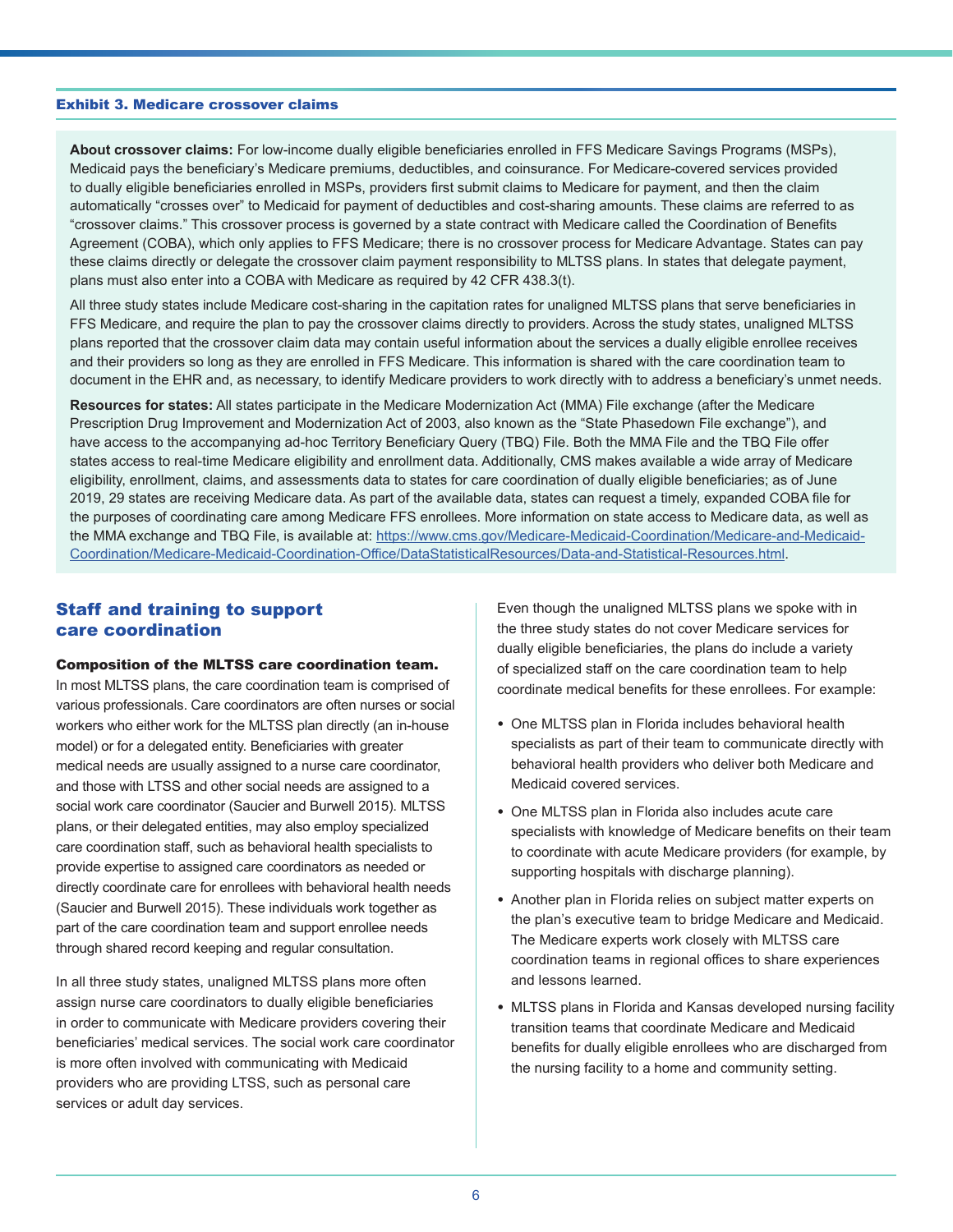- <span id="page-6-0"></span>• Two MLTSS plans use specialized staff to understand and obtain information on Medicare eligibility and coverage. One plan in Wisconsin employs eligibility specialists to keep current on changes in Medicare benefits, including annual updates to MA and Medicare Part D prescription drug plan coverage. One plan in Florida contracts with a third-party vendor to obtain information on other insurance coverage beneficiaries might have, including Medicare. Care coordinators use coverage information to ensure their beneficiaries have access to all available services, regardless of payer.
- One Wisconsin plan also employs a team of durable medical equipment (DME) specialists to facilitate the process of ordering and acquiring Medicare DME. Similarly, another plan in Wisconsin employs physical therapists as rehabilitation specialists to identify rehabilitation and DME needs among enrollees and facilitate access to rehabilitation services and DME acquisition.

#### Medicare training for MLTSS care coordination staff.

MLTSS plans in all three study states use a variety of training approaches to teach staff about Medicare eligibility and coverage so that they may better coordinate with Medicare providers on behalf of their dually eligible members. Plans in Wisconsin and Florida train care coordinators on Medicare-related topics as part of both initial orientation and continued learning. These training sessions include information about how Medicare coverage is organized (Parts A, B, C, and D), coverage of Medicare benefits compared to Medicaid benefits, and annual updates to MA and Medicare Part D Prescription Drug Plan coverage. Some plans also provide concurrent training sessions for Medicare and Medicaid providers (for example, training primary care practitioners and DME vendors together). As part of this crosstraining, MLTSS plans share information about covered benefits, their utilization management and claim submission processes, and approaches to promoting quality and value. Medicare providers share information about their clinical approach to providing covered benefits and optimal ways to coordinate benefits with provider staff, such as nurses and billing teams.

## Sharing the LTSS care plan with Medicare primary care providers (PCPs)

Federal regulations require that MLTSS plans share beneficiaries' care plans with the state or other managed care plans involved in the beneficiaries' care, and that each provider maintain and share health records as appropriate [42 CFR 438.208(b)(4) and (5)]. Yet states do have discretion to decide how frequently to share the plan and what the provider should do with the information they receive. In our study, states varied in their requirements for the MLTSS plans to share beneficiaries' care plans with their PCPs, who are identified through the care coordinator and/or Medicare service use data:

- Florida requires its MLTSS plans to share the beneficiary's care plan with the PCP every time the care plan is updated (that is, upon initial enrollment, annually, and with any major change in condition), but the state does not require the PCP to sign the care plan. Florida's MLTSS contract includes liquidated damages for plans that do not comply with this requirement.
- As of 2019, Kansas also began requiring MLTSS plans to share the care plan with beneficiaries' PCPs, but unlike Florida, it requires its PCPs to sign the care plan upon receipt. At least one plan in Kansas uses an electronic system to share care plans with beneficiaries' PCPs and to obtain the contractually required signatures.
- In contrast to Florida and Kansas, Wisconsin's Family Care program does not require its MLTSS plans to share beneficiaries' care plans with their PCPs.

Some of the MLTSS plans we interviewed described challenges in sharing care plans with Medicare PCPs on behalf of enrollees in unaligned arrangements. One Florida plan shared that some Medicare PCPs do not provide services under the Medicaid program and, therefore, see the information contained in the full MLTSS care plan as unnecessary and irrelevant to the services they provide. Other Medicare PCPs who contract with the MLTSS parent company for other lines of business were confused by the MLTSS care plan because they did not understand the purpose of a care plan that includes Medicaid covered benefits. Despite provider views, one plan in Florida—which is required by the state to share the care plan with the Medicare PCP every time it is updated—views sharing the care plan as an opportunity to explain to the Medicare PCP how the MLTSS plan and the Medicare PCP can work together to meet the beneficiary's needs.

### Working with Medicare providers, original Medicare, and unaffiliated MA plans

All of the MLTSS plans we interviewed emphasized the importance of establishing a collaborative relationship with the providers—including Medicare providers—involved in caring for their enrollees. Current MLTSS care coordination strategies with Medicare providers rely on personal relationships and exchange of information through phone calls, emails, and faxes. However, in two of the study states—Florida and Wisconsin—care coordinators are increasingly relying on state Health Information Exchange (HIE) systems to formalize these interactions and share information in a more efficient manner.<sup>[12](#page-13-0)</sup>

For service types in which Medicare and Medicaid share responsibility for certain aspects of coverage and payment—such as inpatient hospitalizations, skilled nursing care, post-acute home health services, DME, and skilled therapies—coordinating services identified in the care plan requires that the MLTSS plans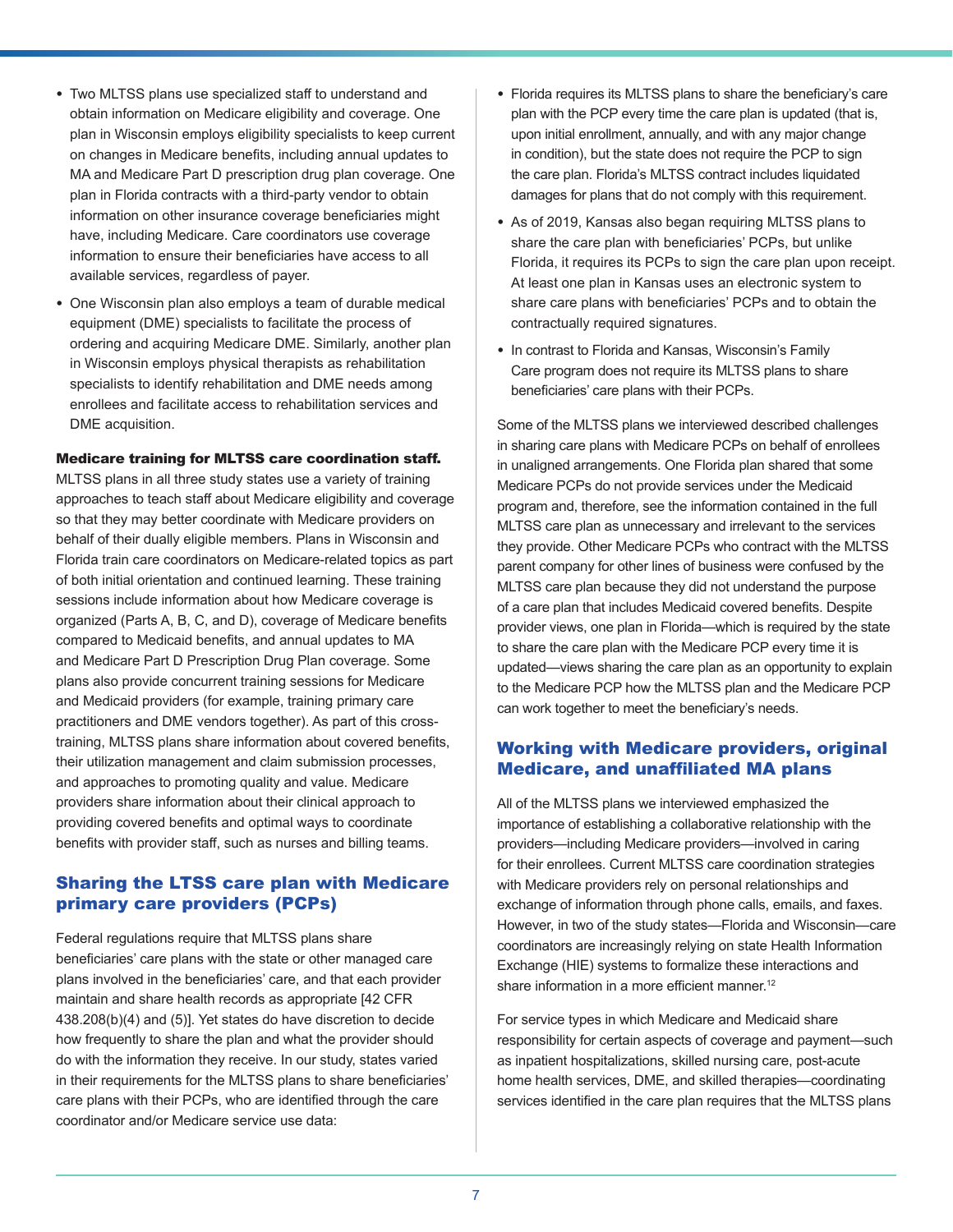<span id="page-7-0"></span>work directly with Medicare providers. Each Medicare benefit type has its own specific Medicare rules and requirements that the MLTSS plan must understand to effectively coordinate with Medicare providers (Libersky et al. 2017). For other benefit types, MLTSS plans must also use information on the clinical care delivered by Medicare providers to effectively coordinate LTSS.

Staff from both of the MLTSS plans in Florida reported that it was easier to coordinate with another managed care plan offering an MA plan or D-SNP than it was with original Medicare. MLTSS plans that coordinate with D-SNPs can speak directly to the D-SNP care coordinators on behalf of the enrollee. In contrast, MLTSS plans that coordinate with original Medicare must contact the member's PCP to coordinate care or a Medicare processor to determine a beneficiary's benefit limits, which requires the plan to call a local Medicare intermediary with the beneficiary. Exhibit 4 provides examples from Wisconsin on how they collaborate with Medicare providers to support a member's need for DME, another shared benefit between Medicare and Medicaid.

# How Unaligned MLTSS Plans Coordinate with Medicare During Transitions of Care

Transitions across care settings carry an increased risk of adverse events resulting from miscommunication across multiple providers (Agency for Healthcare Research and Quality [AHRQ] 2018). To mitigate this risk, federal regulations require all managed care plans, including MLTSS, to establish policies and procedures consistent with state rules regarding the quality and appropriateness of care for beneficiaries transitioning between settings (42 CFR 438.62(b)). MLTSS plans are contractually obligated to ensure continuity of care for their beneficiaries during care transitions, including those who are dually eligible beneficiaries, and use a variety of care coordination approaches to meet this requirement.<sup>[13](#page-13-0)</sup> In fact, effective in January 2021, all D-SNPs that are not capitated to provide Medicaid behavioral health or MLTSS will be required through their state contracts to provide timely notification to the state or its designee of hospital and skilled nursing facility (SNF) admissions for a group of high risk dual eligible enrollees identified by the state.[14](#page-13-0) CMS expects that states will leverage this requirement to ensure MLTSS care managers receive timely notification of hospital and SNF admissions for members enrolled in unaffiliated D-SNPs. At the time of this brief, the MLTSS plans that were interviewed focused their transitional care coordination efforts on dually eligible beneficiaries transitioning between acute care, postacute care, and home and community care, as described below.

## Use of HIEs

Two of the study states, Florida and Wisconsin, have developed HIE systems to facilitate data exchange across the MLTSS plans and providers (see Exhibit 5). Such systems are

#### Exhibit 4. Coordination with Medicare through specialized DME teams

One Wisconsin MLTSS plan developed a DME and purchasing team to help care coordinators collaborate with various Medicare providers involved in ordering and servicing DME, disposable medical supplies (DMS), or specialized medical supplies (SMS). The specialized DME team works with the Medicare PCP to obtain the DME order, share the order with DME vendors, explore the most efficient and cost-effective options for fulfilling the order, acquire additional required documentation needed to complete the order, and support the DME vendor in meeting Medicare deadlines required for reimbursement. The DME team includes a purchasing coordinator responsible for supporting the purchase of larger items, such as power wheelchairs, for which Medicare requires very specific and detailed documentation (Cinquegrani and Lawrence 2017). Similarly, the purchasing team ensures DMS/SMS vendors receive the required Medicare documentation initially and throughout the order process to ensure consistent and timely delivery.

Recognizing that many of their beneficiaries, including dually eligible beneficiaries, had DME that needed maintenance or repairs, the Wisconsin MLTSS plan also operates DME repair clinics. Repairing Medicare-acquired DME is important because Medicare limits how frequently it will pay for new DME equipment and what types of repairs can be made. These coverage limits differ from those of Medicaid. One challenge for vendors who perform DME repair is that they have to travel to beneficiaries to service the DME, and Medicare does not reimburse mileage. To facilitate the repair service, the Wisconsin plan invites DME repair professionals to their offices to staff "repair clinics." These clinics allow repair vendors to meet with multiple beneficiaries in one day without having to travel to multiple sites. There is no additional cost to the plan to provide hosting space. DME staff at the clinic also help ensure repairs are appropriate, facilitate billing Medicare, and ensure submitted claims include appropriate documentation so that repairs and reimbursement are not delayed or denied.

particularly useful during transitions because they notify plans about beneficiaries who have been admitted to a hospital or visited an emergency department (ED). Utilizing an HIE system enables the Florida and Wisconsin plans to access hospital (inpatient and ED visit) admission and discharge data. However, the two systems differ in important ways. First, the Florida system receives its data in near-real time, whereas the Wisconsin system receives its data daily. Second, Florida requires its MLTSS plans to use the HIE system for acute care notifications, whereas Wisconsin's HIE notification system is voluntary. Moreover, the Florida system has 107 subscribers (including plans, providers, and accountable care organizations) and covers over 8.6 million lives (Florida HIE Services 2019);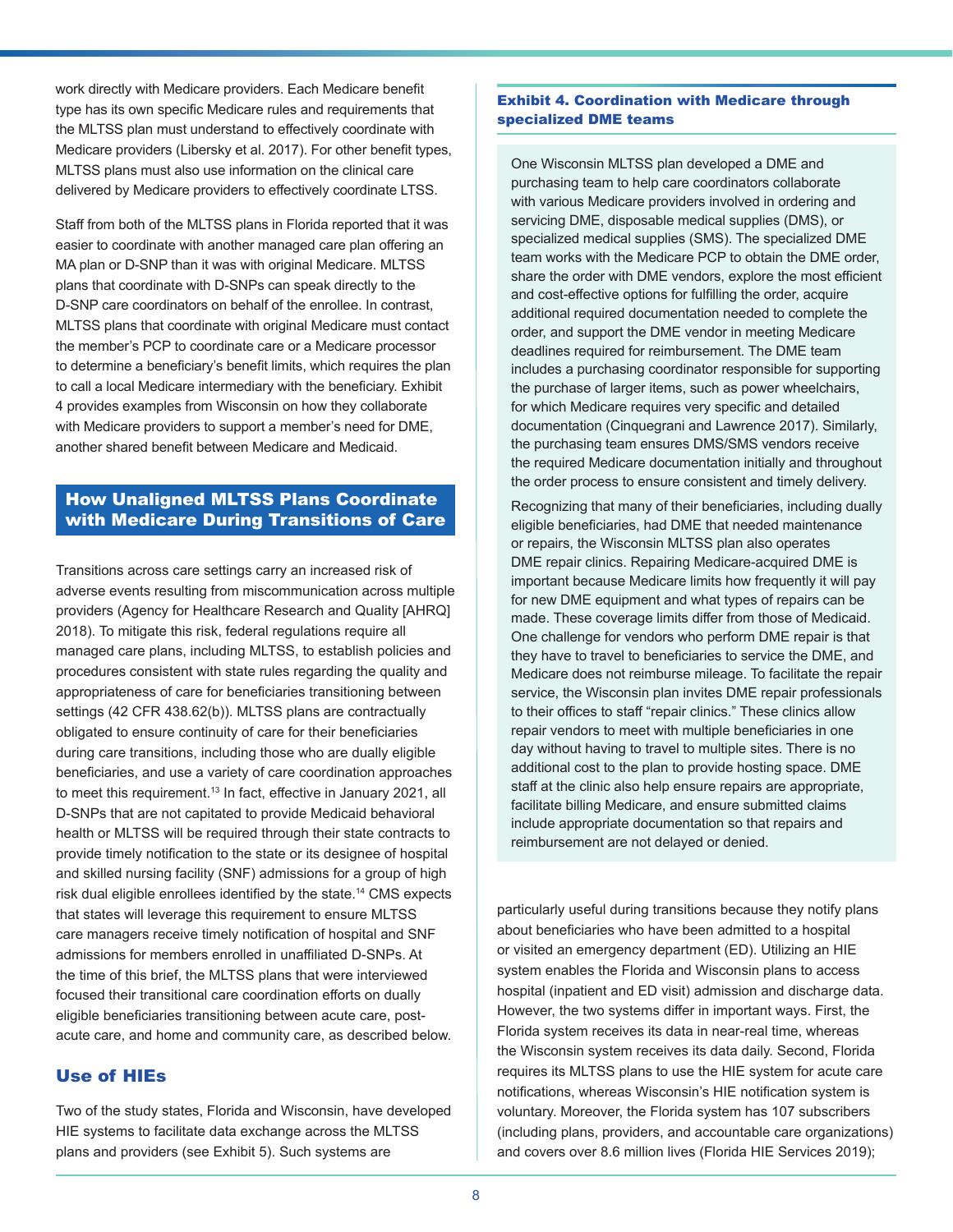#### Exhibit 5. State HIEs provide MLTSS plans timely access to Medicare data: Florida and Wisconsin

Through its Encounter Notification Services (ENS), Florida's HIE automatically pushes out an alert with information about a beneficiary's hospital encounter, regardless of payer, in near real-time. The ENS alert includes admission, discharge, and transfer (ADT) data, and subscribers have the option to receive notification in once or twice daily batches. At least one MLTSS plan in Florida automatically routes the ENS information into its EHR system. Florida requires its contracted MLTSS plans to subscribe to the HIE and contribute data to it. The fee for subscribing is based on the number of enrollees or patients assigned to the plan or provider. To date, over 200 hospitals, as well as individual providers, skilled nursing facilities, patient-centered medical homes, and accountable care organizations participate. Beneficiaries, however, must authorize the MLTSS plans and other subscribers to share their data through the system (Florida HIE Services n.d.).

The Wisconsin Statewide Health Information Network (WISHIN) includes a similar service to Florida's ENS, the Patient Activity Report (PAR). The PAR provides a daily notification to payers, providers, and clinics when their beneficiary or patient has an ED or other hospital visit. The information provided includes demographic details, encounter metadata (for example, admission date and time), and high-level clinical data (for example, presenting complaint and diagnoses). The WISHIN notification system is entirely voluntary, and not all MLTSS plans in the state participate. The state is currently encouraging MLTSS plans to use the HIE notification through a forthcoming pay-for-performance program.

in contrast, Wisconsin has 1,525 subscribers (referred to as customer sites) and covers over 6 million lives (WISHIN 2019).

For unaligned MLTSS plans, HIE systems provide timely notification about Medicare acute service use among dually eligible enrollees —information that care coordinators cannot get easily through other channels. Without access to these data, the care coordinators must rely on notice of Medicare acute care service use through phone calls from providers, other insurers, and enrollees and their families, which may not be as timely as receiving notifications directly from the HIE. For example, an MLTSS plan in Florida reported that, in the absence of the HIE system, the plan might only learn about Medicare stays when enrollees or their families mention them. With HIEs, plans in Florida and Wisconsin are able to deploy staff immediately and support the acute care providers in planning for the next level of care in a timely manner.

An alternative approach to HIEs, used by one MLTSS plan in Wisconsin, is to secure data sharing agreements with high-volume providers. The Wisconsin MLTSS plan invested in data-sharing agreements with high-volume hospital systems prior to the development of the statewide HIE-driven hospital and ED visit notification service, and when that system launched, chose not to enroll. Through these data-sharing agreements, the MLTSS plan received daily lists of beneficiaries with hospital admissions or ED visits via fax, including Medicare-covered visits. Care coordination staff also had direct access the hospital's EHR systems so the MLTSS plans had real time access to their enrollee's data, including Medicare-covered hospital admissions and ED visits. The MLTSS plan pays a small fee to the hospital system to access their EHR system and is only permitted to view their plan members' charts; the plan does not have permission to print information from the hospital's EHR. The MLTSS plan staff are trained in how to use the hospital EHR system and the plan

routinely undergoes auditing for Health Insurance Portability and Accountability Act compliance. As reported by the Wisconsin MLTSS plan, one major benefit of having a direct relationship with hospital systems for data sharing is that it has strengthened the relationship between the plan and their partner hospitals, which is useful as the MLTSS plan coordinates its beneficiary transition of care to and from the hospital.

### State and plan-level transition of care policies

Regardless of how MLTSS plans receive information about dually eligible beneficiaries' use of Medicare services, all three states employed specific protocols for coordinating care across settings. In January 2019, Kansas enacted a new transitional care policy for its MLTSS program. The new policy requires contracted MLTSS plans to develop a transitional care plan with the beneficiary and relevant providers as their health care needs change or as they move between settings such as hospitals, ED visits, home and community settings, LTSS providers, and rehabilitation facilities (KanCare n. d.). This transitional care policy supplements the state's MLTSS contracts, which do not include specific transitional care requirements. The MLTSS plan we spoke to is complying with the policy by requiring the care coordination team to (1) complete two follow-up phone calls with dually eligible enrollees upon discharge from a Medicarecovered inpatient hospital stay and (2) meet in-person to assess the beneficiary's needs, perform a medication reconciliation, and follow-up on any unmet needs.

Similar to Kansas, Florida requires MLTSS plans to coordinate with enrollees and appropriate providers to ensure enrollees receive proper and timely care during transitions across settings, and these requirements are included in MLTSS plan contracts (Florida Agency for Health Care Administration [AHCA]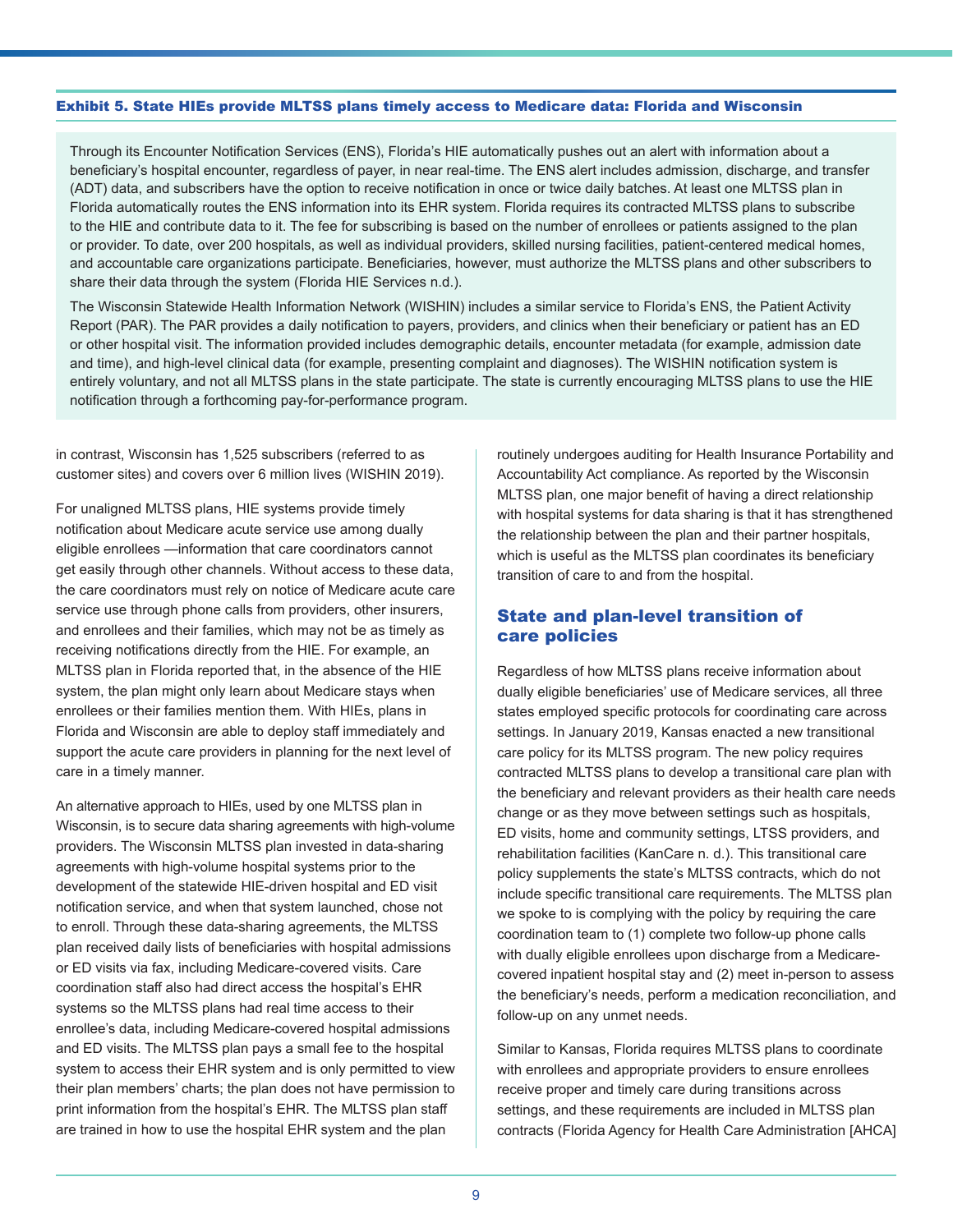2019). One plan in Florida conducts internal, multidisciplinary rounds among care coordinators so that they can plan discharges for beneficiaries who received Medicare acute or post-acute care services. The plan also described working with the beneficiary and hospital or nursing facility discharge planners to identify the most appropriate in-network Home and Community Based Service (HCBS) providers, include details about appropriate HCBS services in the care plan, and ensure the HCBS provider delivers services as specified.

Because Wisconsin's Family Care program only covers LTSS, whereas Florida and Kansas MLTSS programs cover comprehensive physical health and LTSS, Wisconsin does not have contract language specific to transitions in care but instead generally requires that plans coordinate health care services with necessary providers and insurers (Wisconsin Department of Health Services [DHS] 2018). Even in the absence of contract language, state officials and MLTSS plans in Wisconsin reported facilitating access to in-network Medicaid HCBS providers to limit service disruption among enrollees who discharge from a hospital or nursing facility. One Wisconsin MLTSS plan also developed a regional coalition of Medicare and Medicaid providers to address discharge planning of MLTSS beneficiaries from hospital and short-term nursing rehabilitation stays in a strategic and systematic way. For example, the coalition developed a protocol on how the hospitals and nursing facilities would work together with the MLTSS plans during transitions in care that identified appropriate roles and responsibilities.

MLTSS plans in Florida and Kansas also described their use of specialized nursing facility transition teams to support beneficiary transitions in care and prevent long-term nursing facility placement following hospital discharge. In both states, nursing facility transition teams are composed of care coordinators employed by the plan who are assigned to specific in-network nursing facilities. The nursing facility transition teams offer in-person care coordination support for their beneficiaries, often providing coordination between MLTSS and Medicare benefits during discharge planning (for example, coordinating between the Medicaid-covered nursing facility and the Medicaid-covered HCBS provider to ensure dually eligible beneficiaries receive the appropriate HCBS upon discharge to the community setting)

## Summary of Findings and Implications for MLTSS Evaluations

Care for dually eligible beneficiaries that is well coordinated across Medicare and Medicaid has the potential to reduce duplication in both medical services and LTSS, mitigate adverse outcomes such as potentially avoidable hospitalizations and readmissions, and result in better experiences of care. Changes in outcomes that result from care coordination may influence

patterns in service use and beneficiary-reported ratings of quality of care. For this reason, any evaluation of MLTSS programs that includes dually eligible beneficiaries must consider the impact that care coordination has on outcomes.

Findings from this study have important implications for the national evaluation of MLTSS programs. First, they suggest that, even in MLTSS programs that do not have structural alignment with Medicare, many MLTSS plans are either required by state contract provisions, or are voluntarily making a concerted effort, to coordinate with MA or original Medicare providers on behalf of dually eligible beneficiaries. For example, the MLTSS plans featured in this brief try to get information on Medicare coverage during eligibility determination and after enrollment. They employ staff with specialized Medicare knowledge to help coordinate Medicare services with Medicaid LTSS and provide training to staff on Medicare coverage and requirements. They inform Medicare PCPs about their patients' Medicaid LTSS and share the LTSS care plan with the PCPs to provide a full picture of service use. They also aim to support thoughtful, collaborative transitions of care. However, it is not clear whether these efforts will affect the outcomes that are the focus of the national evaluation, such as use of HCBS relative to institutional services, avoidable hospitalizations, and minimizing length of stay in long-term care institutions. In addition, it may be difficult to distinguish the effects of the MLTSS plan's care coordination efforts from those of the state MLTSS program as a whole.

Second, MLTSS programs in the three study states are similar in that they all require MLTSS plans to make some attempts to coordinate their enrollee's Medicare and Medicaid services, yet there is considerable variation across the three state programs. For example, states vary in the degree to which they require or support HIE, and the ways in which they participate in state sponsored HIE or attempt to coordinate health information on their own. Policies regarding how often MLTSS plans must send LTSS care plans to Medicare providers, and what providers should do upon receipt, vary as well. Furthermore, state policy and contract language regarding transitions of care ranges in specificity. This finding is consistent with a 2019 Medicaid and CHIP Payment and Access Commission (MACPAC) report that asserts that the variability in contract requirements across states is greater than the variability across Medicare-Medicaid integrated care models, including aligned MLTSS and D-SNPs, FIDE SNPs, and Financial Alignment Demonstrations (Barth et al. 2019). Such variability may influence differences in MLTSS outcomes that are directly or indirectly affected by such practices, such as avoidable hospitalization and length of stays in institutional settings.

Together, these findings suggest that national and state evaluations of MLTSS programs that examine the effects of care coordination on service use among dually eligible beneficiaries must look closely at the details of each program.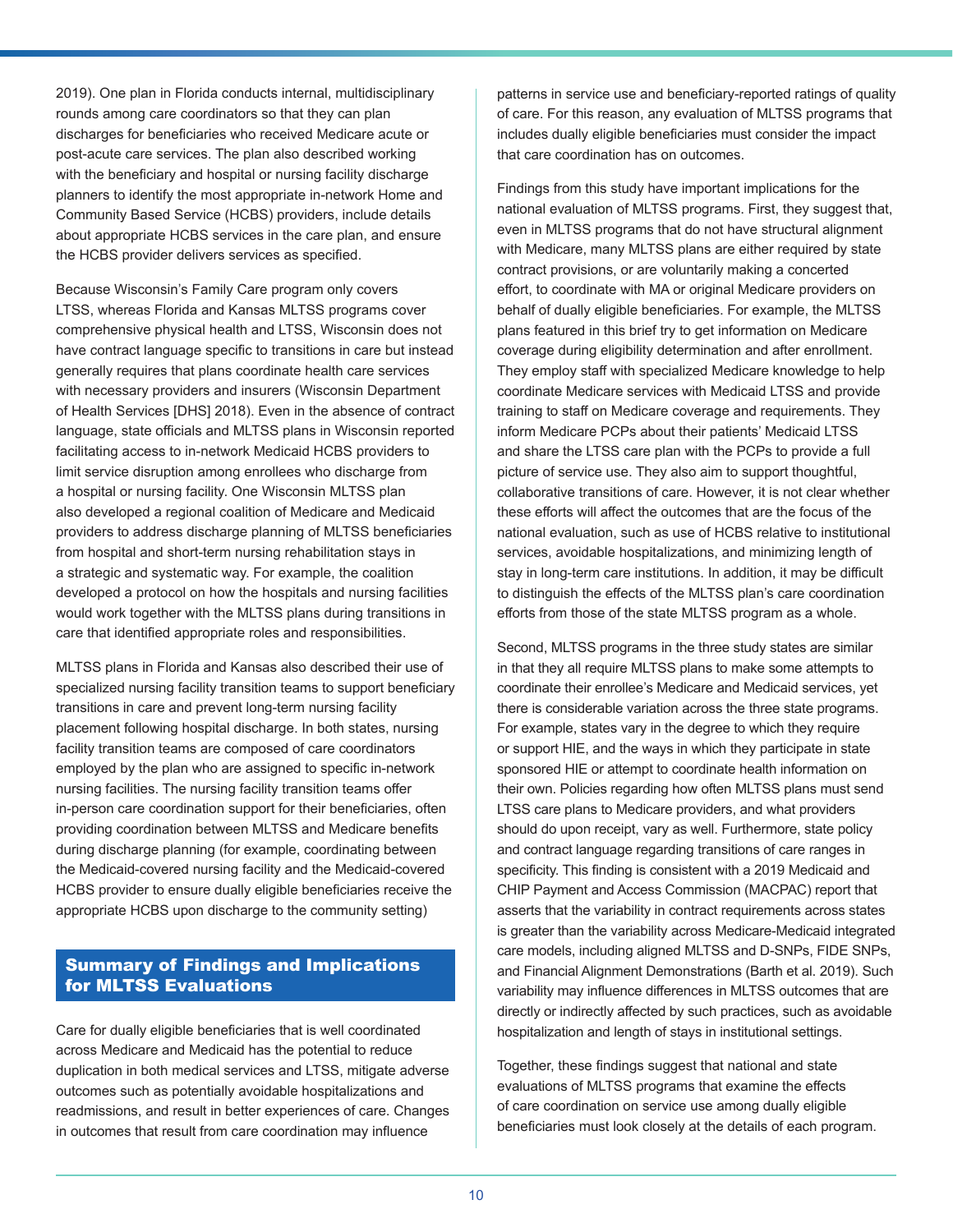Evaluators cannot assume care coordination takes a certain form based on how MLTSS is aligned with Medicare or not. Therefore, evaluators should avoid controlling for outcomes based on whether plans in a designed program are "aligned" or "unaligned"; instead, they should use qualitative information to consider the degree of alignment within each plan and understand particular aspects of care coordination, regardless of model. Such features might include the presence of electronic HIE, documented receipt of an LTSS care plan, or transition of care policies that require both Medicare and Medicaid providers to participate if enrollees are transitioning across settings paid for by different programs. Though accounting for the nuances of each MLTSS program can be resource intensive, it will lead to stronger findings on their actual impact.

## Acknowledgments

We are grateful to the state officials and MLTSS managed care plans from Florida, Kansas, and Wisconsin who participated in telephone interviews, fielded follow-up questions, and provided program information and comments on earlier drafts of this brief. We would also like to acknowledge Erin Weir Lakhmani and Debra Lipson at Mathematica Policy Research who provided comments on various drafts of this brief.

#### METHODS AND DATA SOURCES

From December 2018 through February 2019, IBM® Watson Health™ and Mathematica Policy Research collected information for this brief through semistructured telephone interviews with key informants in three study states. Key informants included Medicaid officials and two managed care plans in Florida, Medicaid officials and two managed care plans in Wisconsin, and one managed care plan in Kansas. Medicaid staff from Kansas answered our questions via email. We selected Florida, Kansas, and Wisconsin as study states because they operate mature MLTSS programs that have had sufficient time to develop Medicare coordination strategies but do not require MLTSS plan alignment. Specifically, the study states do not participate in the Financial Alignment Initiative, do not offer FIDE SNPs, and do not require their MLTSS plans to also offer an aligned D-SNP. State officials and managed care plans were given an opportunity to review a draft of this brief for accuracy.

### ABOUT THE MEDICAID SECTION 1115 EVALUATION

In 2014, the Center for Medicaid and CHIP Services within the Centers for Medicare & Medicaid Services (CMS) contracted with Mathematica Policy Research and Truven Health Analytics to conduct an independent national evaluation of the implementation and outcomes of Medicaid Section 1115 demonstrations. The purpose of this cross-state evaluation is to help policymakers at the state and federal levels understand the extent to which innovations further the goals of the Medicaid program and to inform CMS's decisions regarding future section 1115 demonstration approvals, renewals, and amendments.

The evaluation focuses on four types of demonstrations: (1) delivery system reform incentive payment (DSRIP) programs, (2) premium assistance, (3) beneficiary engagement and premiums, and (4) managed long-term services and supports. This issue brief is one in a series of short reports based on semiannual tracking and analyses of demonstration implementation and progress. These briefs will inform an interim evaluation report in 2018 and a final evaluation report in 2020.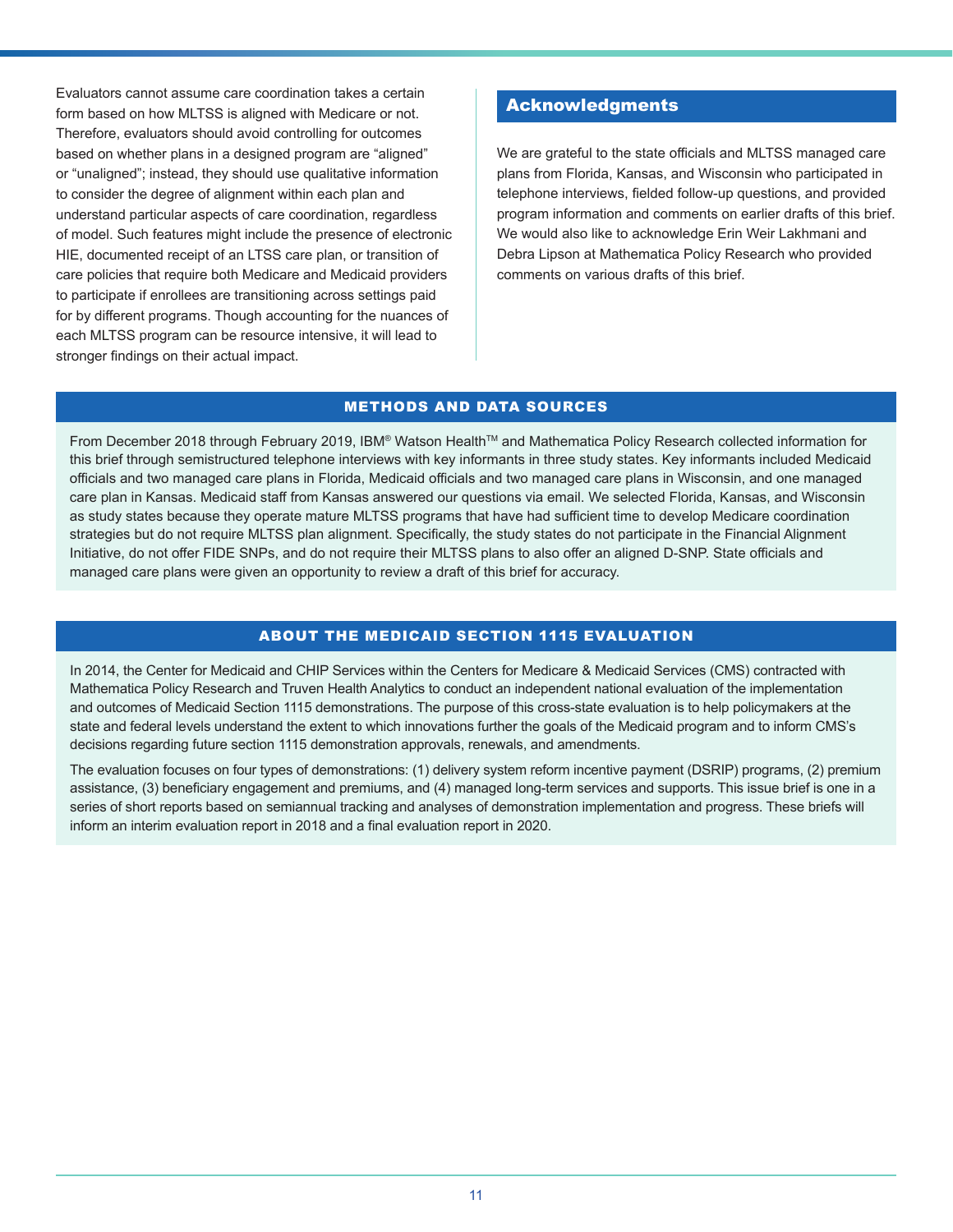# **References**

AHRQ. "Chartbook on Care Coordination: Transitions of Care." Rockville, MD: AHRQ, July 2018. Available at: [https://www.](https://www.ahrq.gov/research/findings/nhqrdr/chartbooks/carecoordination/measure1.html) [ahrq.gov/research/findings/nhqrdr/chartbooks/carecoordination/](https://www.ahrq.gov/research/findings/nhqrdr/chartbooks/carecoordination/measure1.html) [measure1.html](https://www.ahrq.gov/research/findings/nhqrdr/chartbooks/carecoordination/measure1.html). Accessed April 23, 2019.

Barth, Sarah, Sharon Silow-Carroll, Esther Reagan, Mary Russell, and Taylor Simmons. "Care Coordination in Integrated Care Programs Serving Dually Eligible Beneficiaries – Health Plan Standards, Challenges and Evolving Approaches." Washington, DC: MACPAC, March 2019. Available at: [https://www.macpac.gov/wp-content/uploads/2019/03/Care-](https://www.macpac.gov/wp-content/uploads/2019/03/Care-Coordination-in-Integrated-Care-Programs-Serving-Dually-Eligible-Beneficiaries.pdf)[Coordination-in-Integrated-Care-Programs-Serving-Dually-](https://www.macpac.gov/wp-content/uploads/2019/03/Care-Coordination-in-Integrated-Care-Programs-Serving-Dually-Eligible-Beneficiaries.pdf)[Eligible-Beneficiaries.pdf.](https://www.macpac.gov/wp-content/uploads/2019/03/Care-Coordination-in-Integrated-Care-Programs-Serving-Dually-Eligible-Beneficiaries.pdf) Accessed April 5, 2019.

Cinquegrani, Amy, and Scott H. Lawrence. "Prior Authorization Process for Certain Durable Medical Equipment, Prosthetics, Orthotics, and Supplies." Baltimore, MD: CMS, July 2017. Available at: [https://www.cms.gov/Research-Statistics-Data-and-Systems/](https://www.cms.gov/Research-Statistics-Data-and-Systems/Monitoring-Programs/Medicare-FFS-Compliance-Programs/DMEPOS/Downloads/DMEPOS_PA_ODF_Slides_2017-07-06.pdf) [Monitoring-Programs/Medicare-FFS-Compliance-Programs/](https://www.cms.gov/Research-Statistics-Data-and-Systems/Monitoring-Programs/Medicare-FFS-Compliance-Programs/DMEPOS/Downloads/DMEPOS_PA_ODF_Slides_2017-07-06.pdf) [DMEPOS/Downloads/DMEPOS\\_PA\\_ODF\\_Slides\\_2017-07-06.pdf.](https://www.cms.gov/Research-Statistics-Data-and-Systems/Monitoring-Programs/Medicare-FFS-Compliance-Programs/DMEPOS/Downloads/DMEPOS_PA_ODF_Slides_2017-07-06.pdf) Accessed April 23, 2019.

CMS. "Quick Facts about Programs of All-Inclusive Care for the Elderly (PACE)." Baltimore, MD: CMS, December 2017. Available at: [https://www.npaonline.org/sites/default/files/11341-](https://www.npaonline.org/sites/default/files/11341-PACE.pdf) [PACE.pdf](https://www.npaonline.org/sites/default/files/11341-PACE.pdf). Accessed June 4, 2019.

CMS. "Special Needs Plans." Baltimore, MD: CMS, April 1, 2014. Available at: [https://www.cms.gov/Medicare/Health-Plans/](https://www.cms.gov/Medicare/Health-Plans/SpecialNeedsPlans) [SpecialNeedsPlans](https://www.cms.gov/Medicare/Health-Plans/SpecialNeedsPlans). Accessed April 23, 2019.

CMS. "Understanding Medicare Part C & Part D Enrollment Periods." Baltimore, MD: CMS, October 2018. Available at: [https://www.medicare.gov/pubs/pdf/11219-understanding](https://www.medicare.gov/pubs/pdf/11219-understanding-medicare-part-c-d.pdf)[medicare-part-c-d.pdf](https://www.medicare.gov/pubs/pdf/11219-understanding-medicare-part-c-d.pdf). Accessed April 17, 2019.

DHHS (Department of Health and Human Services). "Medicare and Medicaid Programs; Policy and Technical Changes to the Medicare Advantage, Medicare Prescription Drug Benefit, Programs of All-Inclusive Care for the Elderly (PACE), Medicaid Fee-For-Service, and Medicaid Managed Care Programs for Years 2020 and 2021." Washington, DC: DHHS, April 5, 2019. Available at: [https://s3.amazonaws.com/public-inspection.](https://s3.amazonaws.com/public-inspection.federalregister.gov/2019-06822.pdf) [federalregister.gov/2019-06822.pdf](https://s3.amazonaws.com/public-inspection.federalregister.gov/2019-06822.pdf). Accessed April 23, 2019.

Florida AHCA. "Attachment II: Scope of Service – Core Provisions." Tallahassee, FL: Florida AHCA, February 1, 2019. Available at: [http://ahca.myflorida.com/Medicaid/statewide\\_mc/](http://ahca.myflorida.com/Medicaid/statewide_mc/pdf/Contracts/2019-02-01/Attachment_II-Core_Contract_Provisions_2019-02-01.pdf) [pdf/Contracts/2019-02-01/Attachment\\_II-Core\\_Contract\\_](http://ahca.myflorida.com/Medicaid/statewide_mc/pdf/Contracts/2019-02-01/Attachment_II-Core_Contract_Provisions_2019-02-01.pdf) Provisions 2019-02-01.pdf. Accessed April 23, 2019.

Florida AHCA. "Attachment II Exhibit II-B: Long-Term Care Program." Tallahassee, FL: Florida AHCA, February 1, 2019. Available at: [http://ahca.myflorida.com/Medicaid/statewide\\_mc/](http://ahca.myflorida.com/Medicaid/statewide_mc/pdf/Contracts/2019-02-01/Exhibit_II_B-LTC_2019-02-01.pdf) [pdf/Contracts/2019-02-01/Exhibit\\_II\\_B-LTC\\_2019-02-01.pdf](http://ahca.myflorida.com/Medicaid/statewide_mc/pdf/Contracts/2019-02-01/Exhibit_II_B-LTC_2019-02-01.pdf). Accessed April 23, 2019. Accessed April 23, 2019.

Florida HIE Services. "Encounter Notification Services (ENS)." Tallahassee, FL: Florida HIE Services, n.d. Accessed April 23, 2019.

Florida HIE Services. "Encounter Notification Service Subscribers." March 2019. Available at [http://www.fhin.net/](http://www.fhin.net/floridaHie/docs/ENSDataSources.xlsx) [floridaHie/docs/ENSDataSources.xlsx](http://www.fhin.net/floridaHie/docs/ENSDataSources.xlsx). Accessed June 11, 2019.

Gibbs, Stephanie, and Alexander Kruse. "State Medicaid Managed Long-Term Services and Supports Programs: Considerations for Contracting with Medicare Advantage Dual Eligible Special Needs Plans." Hamilton, NJ: Centers for Health Care Strategies, Inc., November 2016. Available at: [https://www.chcs.org/resource/](https://www.chcs.org/resource/state-medicaid-managed-long-term-services-supports-programs-considerations-contracting-medicare-advantage-dual-eligible-special-needs-plans/) [state-medicaid-managed-long-term-services-supports-programs](https://www.chcs.org/resource/state-medicaid-managed-long-term-services-supports-programs-considerations-contracting-medicare-advantage-dual-eligible-special-needs-plans/)[considerations-contracting-medicare-advantage-dual-eligible](https://www.chcs.org/resource/state-medicaid-managed-long-term-services-supports-programs-considerations-contracting-medicare-advantage-dual-eligible-special-needs-plans/)[special-needs-plans/](https://www.chcs.org/resource/state-medicaid-managed-long-term-services-supports-programs-considerations-contracting-medicare-advantage-dual-eligible-special-needs-plans/). Accessed April 23, 2019.

HMA. "Care Coordination in Integrated Care Programs Serving Dually Eligible Beneficiaries – Health Plan Standards, Challenges and Evolving Approaches." Lansing, MI: HMA, March 2019. Available at: [https://www.macpac.gov/publication/](https://www.macpac.gov/publication/care-coordination-in-integrated-care-programs-serving-dually-eligible-beneficiaries-health-plan-standards-challenges-and-evolving-approaches/) [care-coordination-in-integrated-care-programs-serving-dually](https://www.macpac.gov/publication/care-coordination-in-integrated-care-programs-serving-dually-eligible-beneficiaries-health-plan-standards-challenges-and-evolving-approaches/)[eligible-beneficiaries-health-plan-standards-challenges-and](https://www.macpac.gov/publication/care-coordination-in-integrated-care-programs-serving-dually-eligible-beneficiaries-health-plan-standards-challenges-and-evolving-approaches/)[evolving-approaches/](https://www.macpac.gov/publication/care-coordination-in-integrated-care-programs-serving-dually-eligible-beneficiaries-health-plan-standards-challenges-and-evolving-approaches/). Accessed April 23, 2019.

KanCare "Transitional Care Requirements." Topeka, Kansas, KanCare, n.d. Available at: [https://www.kancare.ks.gov/docs/](https://www.kancare.ks.gov/docs/default-source/policies-and-reports/mco-transition-of-care/official-kansas-transition-of-care-policy.pdf?sfvrsn=b3154d1b_4) [default-source/policies-and-reports/mco-transition-of-care/](https://www.kancare.ks.gov/docs/default-source/policies-and-reports/mco-transition-of-care/official-kansas-transition-of-care-policy.pdf?sfvrsn=b3154d1b_4) [official-kansas-transition-of-care-policy.pdf?sfvrsn=b3154d1b\\_4](https://www.kancare.ks.gov/docs/default-source/policies-and-reports/mco-transition-of-care/official-kansas-transition-of-care-policy.pdf?sfvrsn=b3154d1b_4). Accessed April 23, 2019.

Libersky, Jenna, James Verdier, and Ryan Stringer. "Medicare Basics: An Overview for States Seeking to Integrate Care for Medicare-Medicaid Enrollees." Washington, DC: Integrated Care Resource Center, June 2017. Available at: [https://www.](https://www.mathematica-mpr.com/our-publications-and-findings/publications/medicare-basics-an-overview-for-states-seeking-to-integrate-care-for-medicaremedicaid-enrollees) [mathematica-mpr.com/our-publications-and-findings/publications/](https://www.mathematica-mpr.com/our-publications-and-findings/publications/medicare-basics-an-overview-for-states-seeking-to-integrate-care-for-medicaremedicaid-enrollees) [medicare-basics-an-overview-for-states-seeking-to-integrate](https://www.mathematica-mpr.com/our-publications-and-findings/publications/medicare-basics-an-overview-for-states-seeking-to-integrate-care-for-medicaremedicaid-enrollees)[care-for-medicaremedicaid-enrollees](https://www.mathematica-mpr.com/our-publications-and-findings/publications/medicare-basics-an-overview-for-states-seeking-to-integrate-care-for-medicaremedicaid-enrollees). Accessed April 23, 2019.

MedPAC. "Report to the Congress: Medicare and the Health Care Delivery System." Washington, DC: MedPAC, June 2018. Available at: [http://medpac.gov/docs/default-source/reports/](http://medpac.gov/docs/default-source/reports/jun18_medpacreporttocongress_sec.pdf?sfvrsn=0) [jun18\\_medpacreporttocongress\\_sec.pdf?sfvrsn=0](http://medpac.gov/docs/default-source/reports/jun18_medpacreporttocongress_sec.pdf?sfvrsn=0). Accessed April 23, 2019.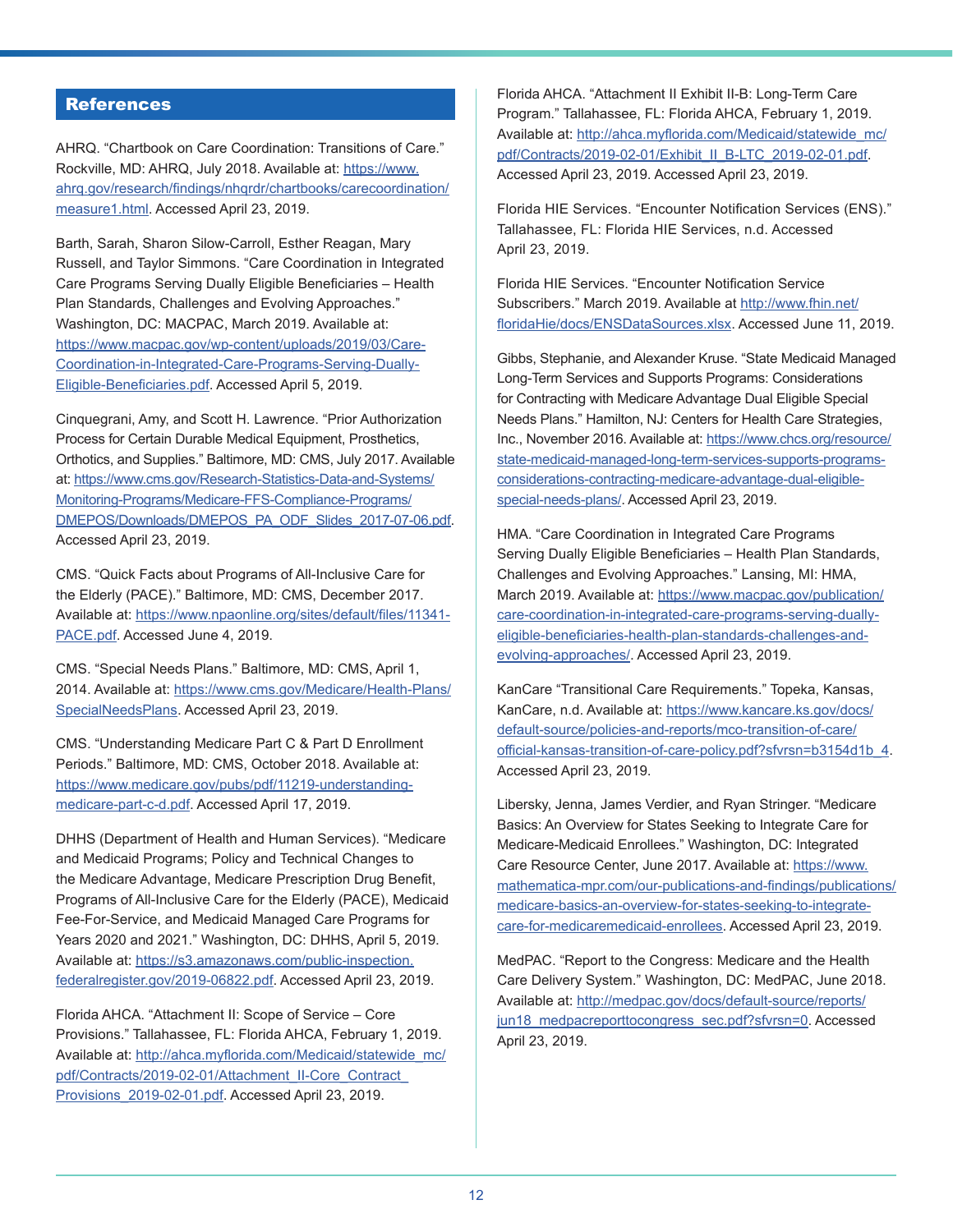<span id="page-12-0"></span>MMCO. "Fiscal Year 2017 Report to Congress." Washington, DC: DHHS, CMS, June 2018. Available at: [https://www.cms.](https://www.cms.gov/Medicare-Medicaid-Coordination/Medicare-and-Medicaid-Coordination/Medicare-Medicaid-Coordination-Office/index) [gov/Medicare-Medicaid-Coordination/Medicare-and-Medicaid-](https://www.cms.gov/Medicare-Medicaid-Coordination/Medicare-and-Medicaid-Coordination/Medicare-Medicaid-Coordination-Office/index)[Coordination/Medicare-Medicaid-Coordination-Office/index](https://www.cms.gov/Medicare-Medicaid-Coordination/Medicare-and-Medicaid-Coordination/Medicare-Medicaid-Coordination-Office/index). Accessed April 23, 2019.

MMCO. "People Dually Eligible for Medicare and Medicaid." Washington, DC: DHHS, CMS, March 2019. Available at: [https://](https://www.cms.gov/Medicare-Medicaid-Coordination/Medicare-and-Medicaid-Coordination/Medicare-Medicaid-Coordination-Office/Downloads/MMCO_Factsheet.pdf) [www.cms.gov/Medicare-Medicaid-Coordination/Medicare-and-](https://www.cms.gov/Medicare-Medicaid-Coordination/Medicare-and-Medicaid-Coordination/Medicare-Medicaid-Coordination-Office/Downloads/MMCO_Factsheet.pdf)[Medicaid-Coordination/Medicare-Medicaid-Coordination-Office/](https://www.cms.gov/Medicare-Medicaid-Coordination/Medicare-and-Medicaid-Coordination/Medicare-Medicaid-Coordination-Office/Downloads/MMCO_Factsheet.pdf) [Downloads/MMCO\\_Factsheet.pdf](https://www.cms.gov/Medicare-Medicaid-Coordination/Medicare-and-Medicaid-Coordination/Medicare-Medicaid-Coordination-Office/Downloads/MMCO_Factsheet.pdf) Accessed June 11, 2019.

Phillip, Ann Mary and Michelle Soper. "Interdisciplinary Care Teams for Medicare-Medicaid Enrollees: Considerations for States." Hamilton, NJ: Center for Health Care Strategies, 2016. Available at: [https://www.chcs.org/media/INSIDE\\_ICTs\\_for\\_Medicare-](https://www.chcs.org/media/INSIDE_ICTs_for_Medicare-Medicaid_Enrollees-012216.pdf)Medicaid Enrollees-012216.pdf. Accessed June 13, 2019.

Saucier, Paul, and Brian Burwell. "Care Coordination in Managed Long-Term Services and Supports." Washington, DC: AARP Public Policy Institute, July 2015. Available at: [https://](https://www.aarp.org/content/dam/aarp/ppi/2015/care-coordination-in-managed-long-term-services-and-supports-report.pdf) [www.aarp.org/content/dam/aarp/ppi/2015/care-coordination-in](https://www.aarp.org/content/dam/aarp/ppi/2015/care-coordination-in-managed-long-term-services-and-supports-report.pdf)[managed-long-term-services-and-supports-report.pdf.](https://www.aarp.org/content/dam/aarp/ppi/2015/care-coordination-in-managed-long-term-services-and-supports-report.pdf) Accessed April 23, 2019.

Verdier, James, Alexandra Kruse, Rebecca Sweetland Lester, Ann Mary Philip, Danielle Chelminsky. "State Contracting with Medicare Advantage Dual Eligible Special Needs Plans: Issues and Options." Baltimore, MD: Integrated Care Resource Center, November 2016. Available at: [https://www.](https://www.integratedcareresourcecenter.com/sites/default/files/ICRC_DSNP_Issues__Options.pdf) [integratedcareresourcecenter.com/sites/default/files/ICRC\\_](https://www.integratedcareresourcecenter.com/sites/default/files/ICRC_DSNP_Issues__Options.pdf) [DSNP\\_Issues\\_\\_Options.pdf](https://www.integratedcareresourcecenter.com/sites/default/files/ICRC_DSNP_Issues__Options.pdf). Accessed April 23, 2019.

Weir Lakhmani, Erin and Alexandra Kruse. "Tips to Improve Medicare-Medicaid Integration Using D-SNPs: Promoting Aligned Enrollment." Washington, DC: Integrated Care Resource Center, April 2018. Available at: [https://www.](https://www.integratedcareresourcecenter.com/sites/default/files/ICRC_DSNP_Aligning_Enrollment.pdf) [integratedcareresourcecenter.com/sites/default/files/ICRC\\_](https://www.integratedcareresourcecenter.com/sites/default/files/ICRC_DSNP_Aligning_Enrollment.pdf) [DSNP\\_Aligning\\_Enrollment.pdf](https://www.integratedcareresourcecenter.com/sites/default/files/ICRC_DSNP_Aligning_Enrollment.pdf). Accessed June 11, 2019.

Wisconsin DHS, Division of Medicaid Services. "Generic Family Care Contract." Madison, WI: Wisconsin DHS, Division of Medicaid Services, January 1, 2018. Available at: [https://www.](https://www.dhs.wisconsin.gov/familycare/mcos/2018-generic-final.pdf) [dhs.wisconsin.gov/familycare/mcos/2018-generic-final.pdf](https://www.dhs.wisconsin.gov/familycare/mcos/2018-generic-final.pdf). Accessed April 23, 2019.

WISHIN. "Health Plans: WISHIN's Patient Activity Report for Payers." Madison, WI: WISHIN, December 2018. Available at: <http://www.wishin.org/Solutions/HealthPlans.aspx>. Accessed April 23, 2019.

WISHIN. WISHIN Pulse Dashboard. March 2019. Available at: [http://www.wishin.org/Solutions/ProvidersandClinics/WISHINPulse/](http://www.wishin.org/Solutions/ProvidersandClinics/WISHINPulse/WISHINPulseDashboard.aspx) [WISHINPulseDashboard.aspx.](http://www.wishin.org/Solutions/ProvidersandClinics/WISHINPulse/WISHINPulseDashboard.aspx) Accessed June 11, 2019.

# Endnotes

[1](#page-0-0) Mathematica analysis of 2017 Medicaid managed care enrollment report data. Source data available at: [https://www.](https://www.medicaid.gov/medicaid/managed-care/enrollment/index.html) [medicaid.gov/medicaid/managed-care/enrollment/index.html](https://www.medicaid.gov/medicaid/managed-care/enrollment/index.html). [2](#page-0-0) Depending on the state, dual eligible beneficiaries can also receive Medicaid LTSS on a FFS basis.

<sup>3</sup> The MLTSS plans in Florida and Kansas interviewed for this brief offer companion D-SNPs for dually eligible beneficiaries who choose aligned arrangements. However, Medicaid and Medicare rules differ in how frequently beneficiaries may change enrollment. Medicaid rules allow states to require enrollment in MLTSS plans for a certain period of time, while Medicare rules allow dually eligible beneficiaries to change their enrollment every quarter without cause as part of special enrollment periods (CMS 2019). Therefore, some of the beneficiaries in the MLTSS plans we spoke with are enrolled in aligned D-SNP arrangements, while others are enrolled in unaligned D-SNPs run by separate organizations or in original Medicare. This brief focuses on unaligned arrangements.

[4](#page-1-0) Within some states, Medicaid MLTSS enrollees may be distributed across multiple arrangements. That is, some beneficiaries enrolled in the same MLTSS plan can be in an aligned D-SNP while others have unaligned Medicare coverage.

<sup>[5](#page-1-0)</sup> Because state Medicaid agencies do not contract with regular MA plans (that is, plans that do not qualify as D-SNPs), even if a single parent company offers an MA plan and an MLTSS plan in the same geographic area, those plans are not considered to be "aligned" for the purposes of this brief.

<sup>[6](#page-1-0)</sup> As required by 42 CFR 422.107, D-SNP contracts with states must document, at a minimum: (1) the D-SNP's responsibility, including financial obligations, to provide or arrange for Medicaid benefits; (2) the categories of dually eligible beneficiaries eligible to be enrolled under the SNP (for example, full benefit, Qualified Medicare Beneficiaries (QMB), Specified Low-Income Medicare Beneficiaries (SLMB), etc.); (3) the Medicaid benefits covered under the SNP; (4) the cost sharing protections covered under the SNP; (5) the requirements to identify and share information on Medicaid provider participation; (6) the procedural requirements for the verification of enrollees' eligibility for both Medicare and Medicaid; (7) the service area covered by the SNP; and (8) the contract period for the SNP.

<sup>[7](#page-1-0)</sup> In the 2020 MA and Part D Flexibility Final Rule, CMS defined aligned enrollment as "enrollment in a dual eligible special needs plan of full-benefit dually eligible beneficiaries whose Medicaid benefits are covered under a Medicaid managed care organization contract under section 1903(m) of the Act between the applicable State and: the dual eligible special needs plan's (D-SNP's) MA organization, the D-SNP's parent organization, or another entity that is owned and controlled by the D-SNP's parent organization. When State policy limits a D-SNP's membership to individuals with aligned enrollment, this condition is referred to as exclusively aligned enrollment." (42 CFR 422.2).